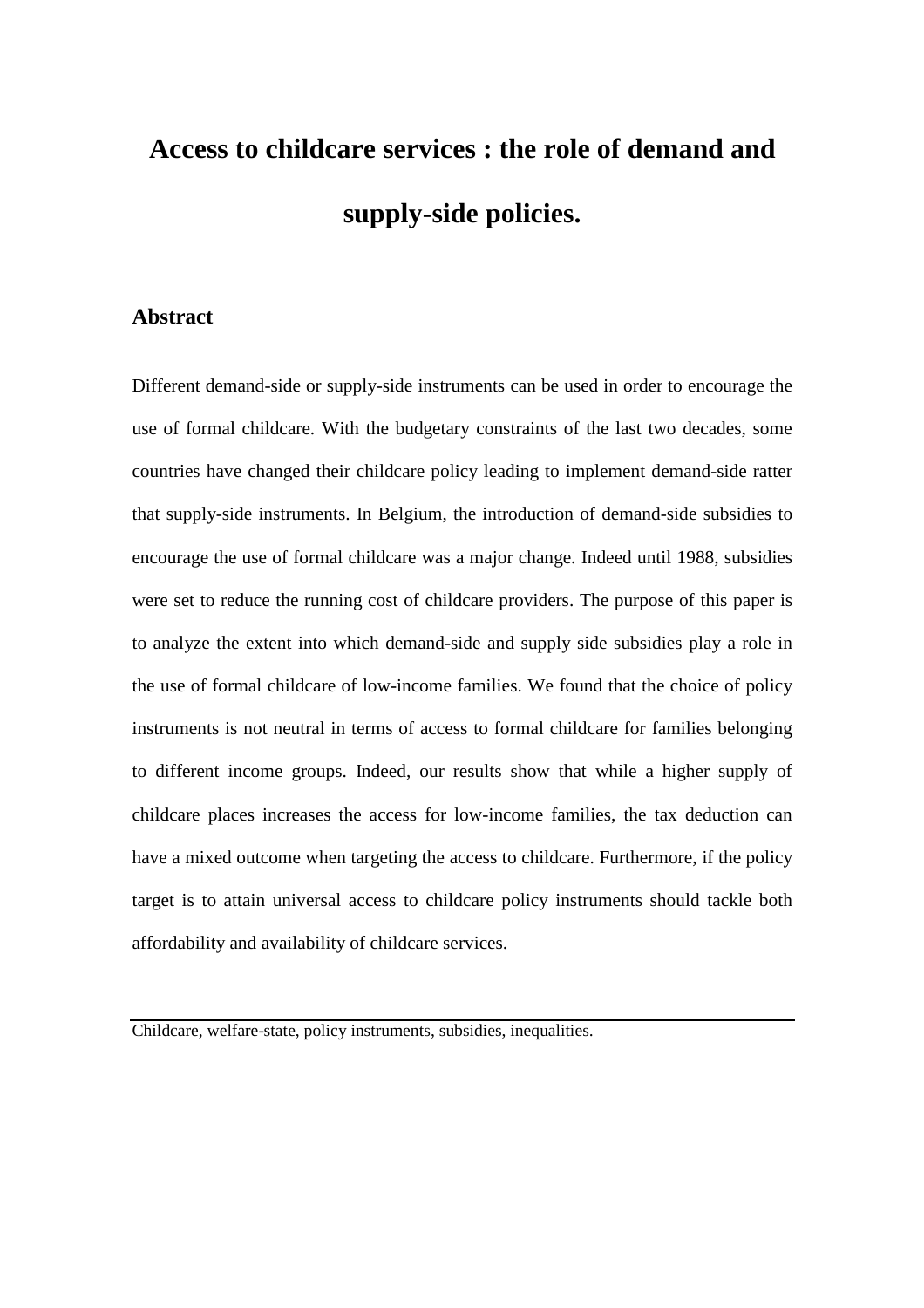# **Introduction**

For different reasons, going from gender equality to a general increase of employment European governments have set policies supporting the labour market participation of women, and of mothers in particular (Peter Moss, Alan R. Pence 1994;Organisation de coopération et de développement économiques OCDE 2001;Organisation for Economic Co-Operation and Development 2003;Silvera R. *et al.* 2004). Among those policies, support for childcare is considered as essential, not only to enable mothers to participate in the labour market, but also in improving children's development and in reducing social inequalities (Organisation for Economic Co-Operation and Development 2005). Government intervention in the childcare sector can take the form of the direct supply or financing of services or of direct subsidies to parents who use them What is more, the policy choice of which type of subsidies is granted for financing childcare reflects different perspectives on the role of the society and parents towards raising children. In Belgium, childcare subsidies are granted both to childcare providers. and to parents who use formal childcare. The purpose of this paper is to analyze the extent into which demand-side and supply side subsidies play a role in the use of formal childcare of low-income families. Moreover, we argue that if childcare places are not *available*, increasing the *affordability* of childcare using a tax deduction might not reduce inequalities in the access to formal childcare. This paper is structured as followed. The first part of this paper briefly describes the Belgian childcare system. The second part examines the policy instruments introduced in the 1980's to cope with the rationing of childcare places and their expected impact on the access to childcare services. The third part presents the data and the method used in our empirical analysis. The fourth part presents and discusses the results of our study.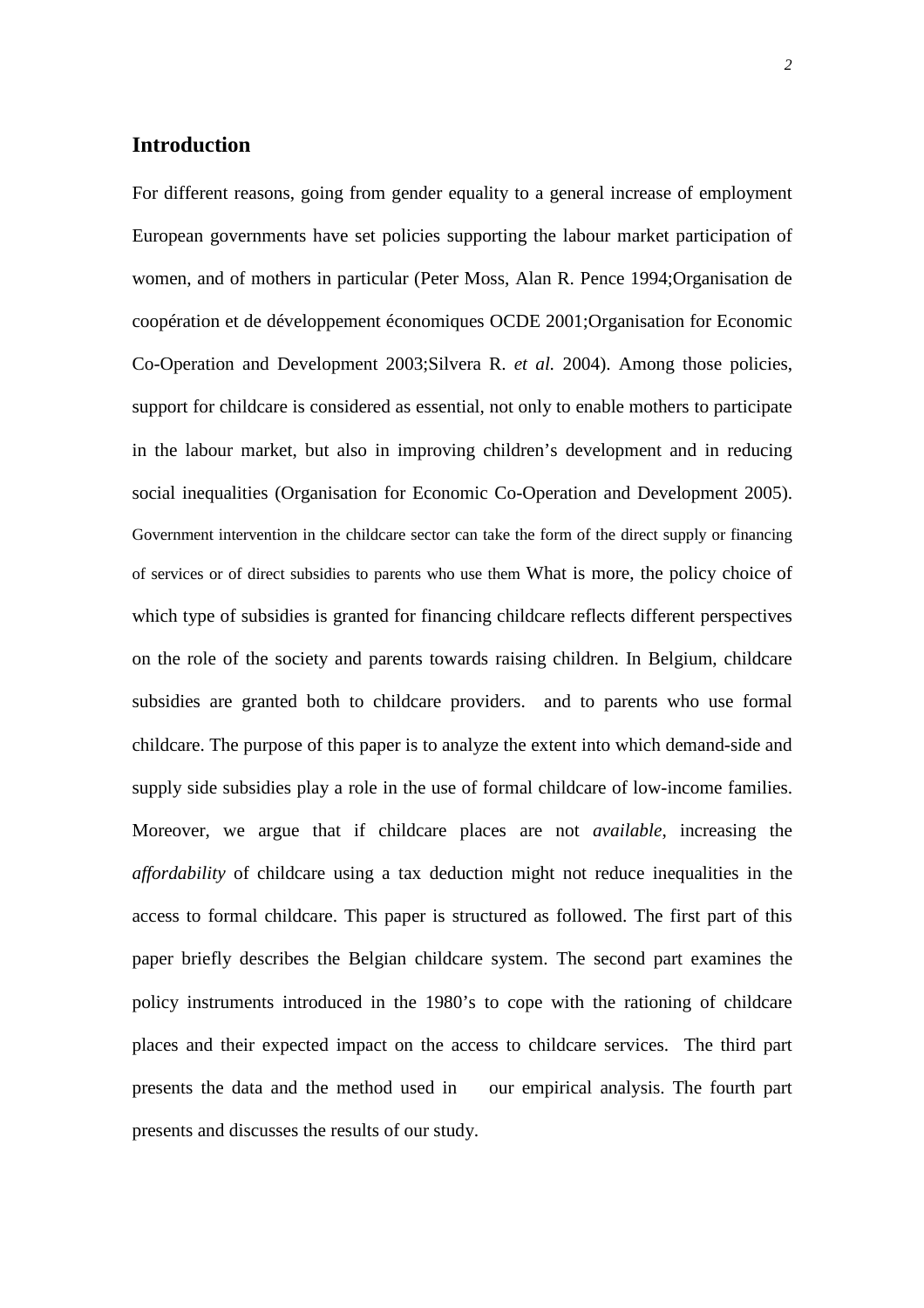## **1. The childcare system in Belgium**

Among OECD countries, Belgium is consider as having one of the most comprehensive systems for care and education for children under six years of age. (Organization for Economic Co-operation and Development 2001). Indeed, free pre-primary education, which is a part of the education system, is available for all children from 2 and half years on. By contrast, the childcare sector, which provides services for children under three years of age is independent of the education system. Until the 1980's responsibilities relating to childcare were centralized, subsidies were granted to childcare providers and fixed parental fees were set as a portion of their net income (A Dubois *et al.* 1994;M. Vandenbroeck 2006). By the end of the 1980's, the federalization process as well as the introduction of demand-side subsidies restructure the childcare system in Belgium.

With the federalization process in the 1980's, two institutions at the (linguistic) Community level are responsible for child care services: the Bureau of Birth and Childhood (Office de la Naissance et de l'Enfance - ONE) for the french speaking community and Child and Family (Kind en Gezin – K&G) for the flemish speaking community. Each institution (ONE and K&G) registers formal childcare services, sets their own quality standard and ensures that they are respected. The ONE and K&G are also in charge of distributing subsidies among formal childcare providers and set fees in subsidised services according to their own income scale. Each institution establishes a minimum and a maximum daily fee. The formal childcare system can broadly be described as following. By formal, we mean licensed care that can be organised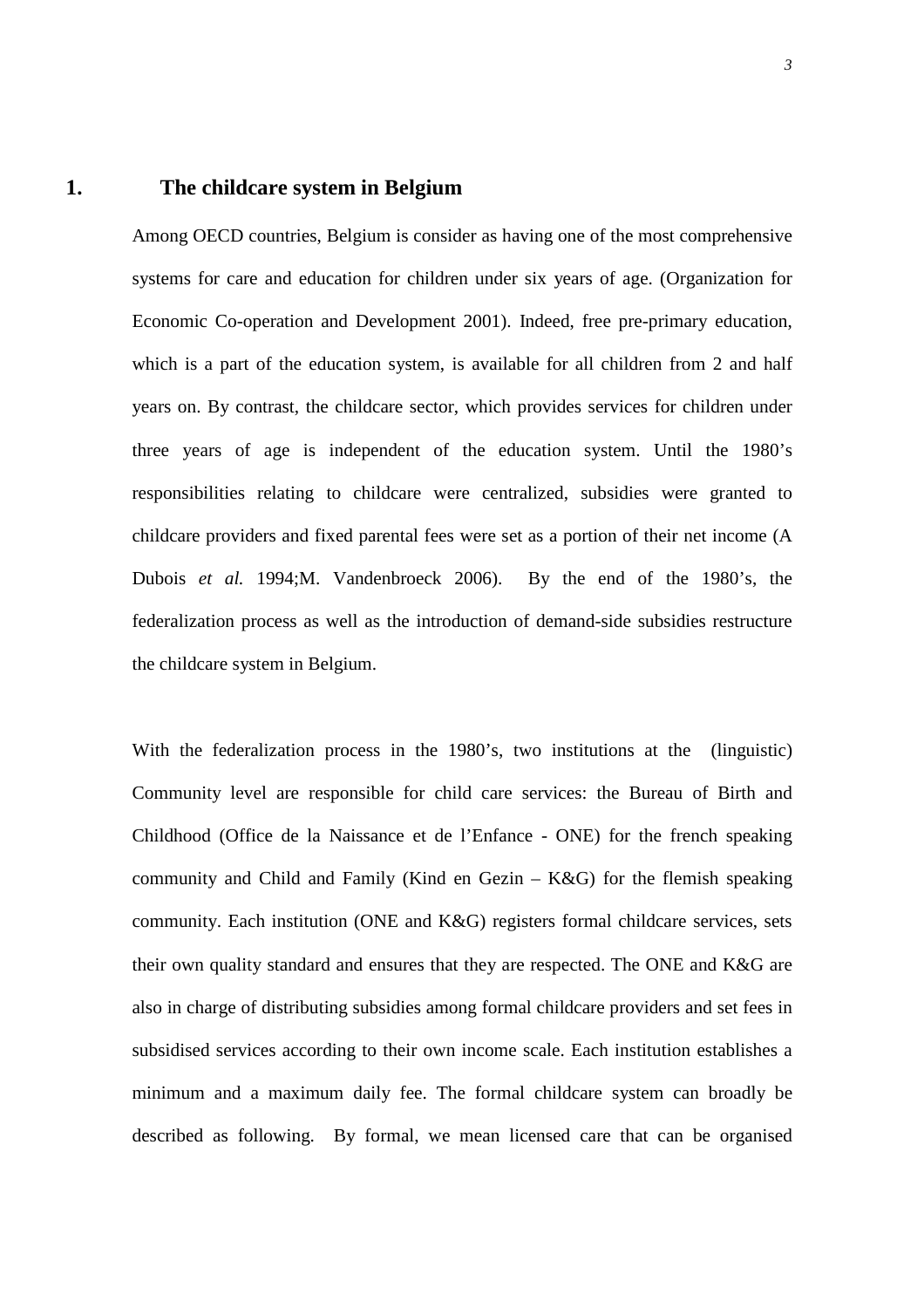collectively or individually for children under the age of three. Child care providers can be subsidised or not. Since we do not consider parental care or unlicensed care, we intend formal childcare when we speak about childcare. Subsidised childcare included childcare collective services, such as crèches, and family day-care. Subsidised individual childcare includes childminders that are associated and supervised by an organisation. These services receive direct public subsidies per child per day and functioning subsidies.

**Table 1 Number of subsidised and non-subsidised childcare places per hundred children (%)** 

| <b>Wallonia</b><br>Year |                   | <b>Brussels</b>    |                   | <b>Flanders</b>    |                   | <b>Belgium</b>     |                   |                    |
|-------------------------|-------------------|--------------------|-------------------|--------------------|-------------------|--------------------|-------------------|--------------------|
|                         | <b>Subsidised</b> | Non-<br>subsidised | <b>Subsidised</b> | Non-<br>subsidised | <b>Subsidised</b> | Non-<br>subsidised | <b>Subsidised</b> | Non-<br>subsidised |
| 1993                    | 11,0              | 2,8                | 18,7              | 8,8                | 10,0              | 5,1                | 11,2              | 4,7                |
| 1994                    | 11,6              | 3,2                | 19,5              | 8,4                | 11,4              | 5,9                | 12,3              | 5,2                |
| 1995                    | 12,3              | 3,6                | 19,8              | 9,4                | 13,0              | 6,5                | 13,5              | 5,8                |
| 1996                    | 12,4              | 3.9                | 19,8              | 9,1                | 14,3              | 6,8                | 14,2              | 6,1                |
| 1997                    | 12,4              | 4,3                | 20,0              | 9,6                | 18,4              | 6,9                | 16,5              | 6,3                |
| 1998                    | 12,5              | 4,4                | 19,7              | 9,3                | 20,1              | 7,4                | 17,5              | 6,6                |
| 1999                    | 12,6              | 4,4                | 19,4              | 9,4                | 21,6              | 8,0                | 18,4              | 7,0                |
| 2000                    | 12,5              | 4,1                | 19,1              | 9,5                | 21,3              | 7,6                | 18,1              | 6,6                |

Source :(Farfan Portet M.I., V Lorant 2003)

 One of the main consequences of the division of childcare responsibilities between the country's Communities is the apparition different childcare policies. Indeed, in 2000, 60% of all childcare supervised by the ONE was provided in collective services, while 40% of supervised services by K&G corresponded to collective childcare. Moreover, there is of a "regional gap" in the number of formal childcare places. This gap can be analysed using coverage rate defined as the number of formal (subsidised or nonsubsidised) childcare places per hundred children. While in 1993, the subsidised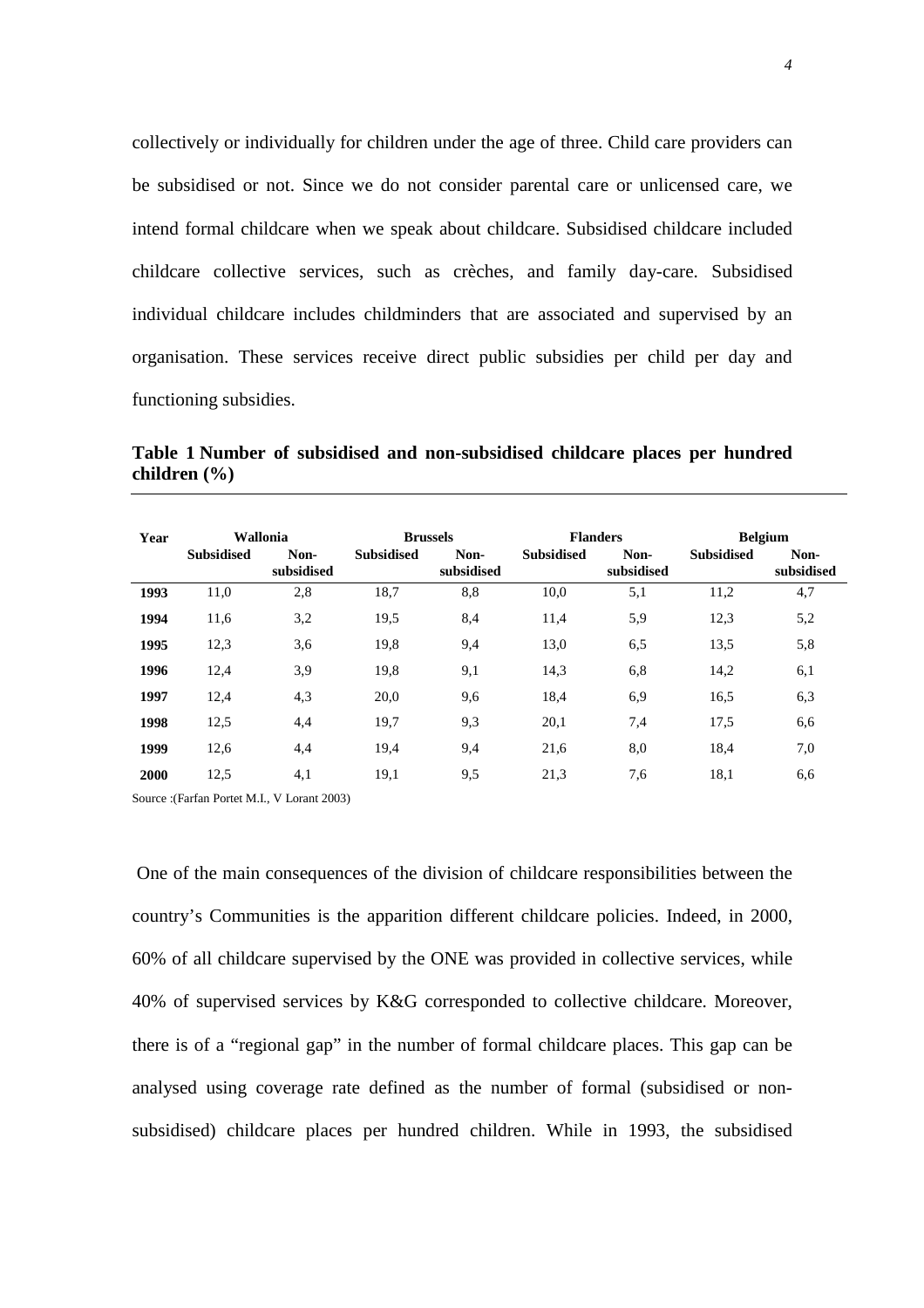coverage rate of Wallonia, Brussels and Flanders was respectively of 11,0%, 18,7% and 10,0%, in 2000, Wallonia's coverage rate was of 12,5%, in Brussels it accounted for 19,1% and in Flanders it was of 18,1%. (Farfan Portet M.I., V Lorant 2003). In addition to this, a part of the expansion of childcare services in the 1990s in Flanders is due to a higher number of non-subsidized childcare services (M. Vandenbroeck 2006). Indeed opposite to other countries, where high level quality regulation and competition from public childcare providers prevent the development of a childcare market, in Belgium roughly one fourth of all childcare providers are non-subsidised (See Table 1). Nonsubsidised childcare includes collective services, such as private crèches and drop-in services and individual services provided by registered childminders. Non-subsidised childcare facilities must follow the quality guidelines set either by the ONE or the K&G and fees are set freely on the market. Competition between subsidised and nonsubsidized childcare leads non-subsidized providers to set their fees around the maximum fee charged in subsidised institutions. Indeed, given that access to subsidised childcare facilities is not restricted with respect to the family's income, setting fees too high in non-subsidised childcare facilities can lead to a crowding-out effect from families who can always try to find a subsidised childcare place. However, recent research shows that parental fees are unlikely to cover for all running cost from smallscale non-subsidized childcare providers (G. Hedebouw 2004). As a consequence, there is high turn-over in the number of non-subsidized providers that enter and exit the childcare market (M. Vandenbroeck 2006).

At the end of the 1980's, childcare policy in Belgium was marked by the introduction of demand-side incentives, via the tax relief. This implied a major change of the childcare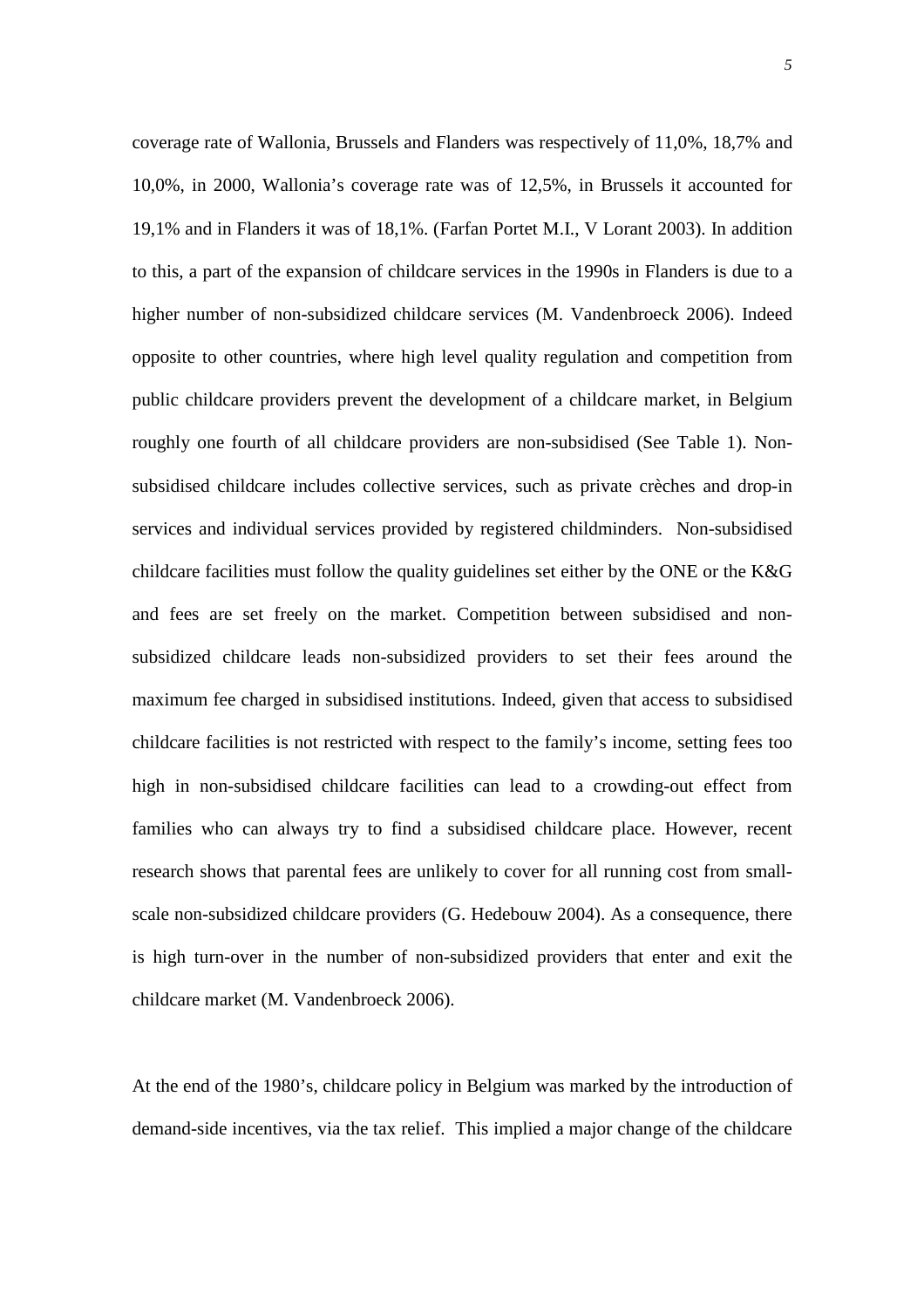policy given that subsidies were previously allocated only to childcare providers. The introduction of the tax deduction followed the economic crisis in the 1980s in a period of growing demand for childcare given the larger participation of women in the labour market. Indeed, pressure from the socialist party and feminist groups urged to deduct In December 1988, the Belgian Federal government established that families using formal childcare, whether subsidised or not, could deduct 80% of their care expenses subject to a ceiling of 8.70 euro per day (Loi portant sur la réforme de l'impôt des revenus et modification des taxes assimilées au timbre, 16-12-1988). Childcare expenses are deducted from taxable income in a different category from work-related expenses, and families not claiming the tax deduction are granted a limited income exemption. With this new law, the deduction of childcare expenses is not means-tested as it is in other countries, which implies that the subsidy is universally granted to all families using formal care. The Federal government modified for the first time since 1988 the deductible amount in 1999 and in 2000. In 1999, a new law raised this ceiling to 11.20 euro. In 2000, the percentage of deductible childcare expenses changed from 80% to 100%, always subject to the 11.20 euro daily limit. When we analysed the percentage of households claiming the tax deduction, we found that it rose from 27% in 1993 to 42% in 2001 (Farfan Portet M.I., V Lorant 2003).

# **2. Childcare rationing and its impact in the use of formal childcare**

The use of formal childcare has mostly been analysed under the assumption that fees are set under a market system (J. F. Ermisch 1989). In this case, if the demand for childcare exceeds the supply, fees will increase and if both the market price of childcare is to high and the income of the family is low (in particular, the mother's wage) no childcare will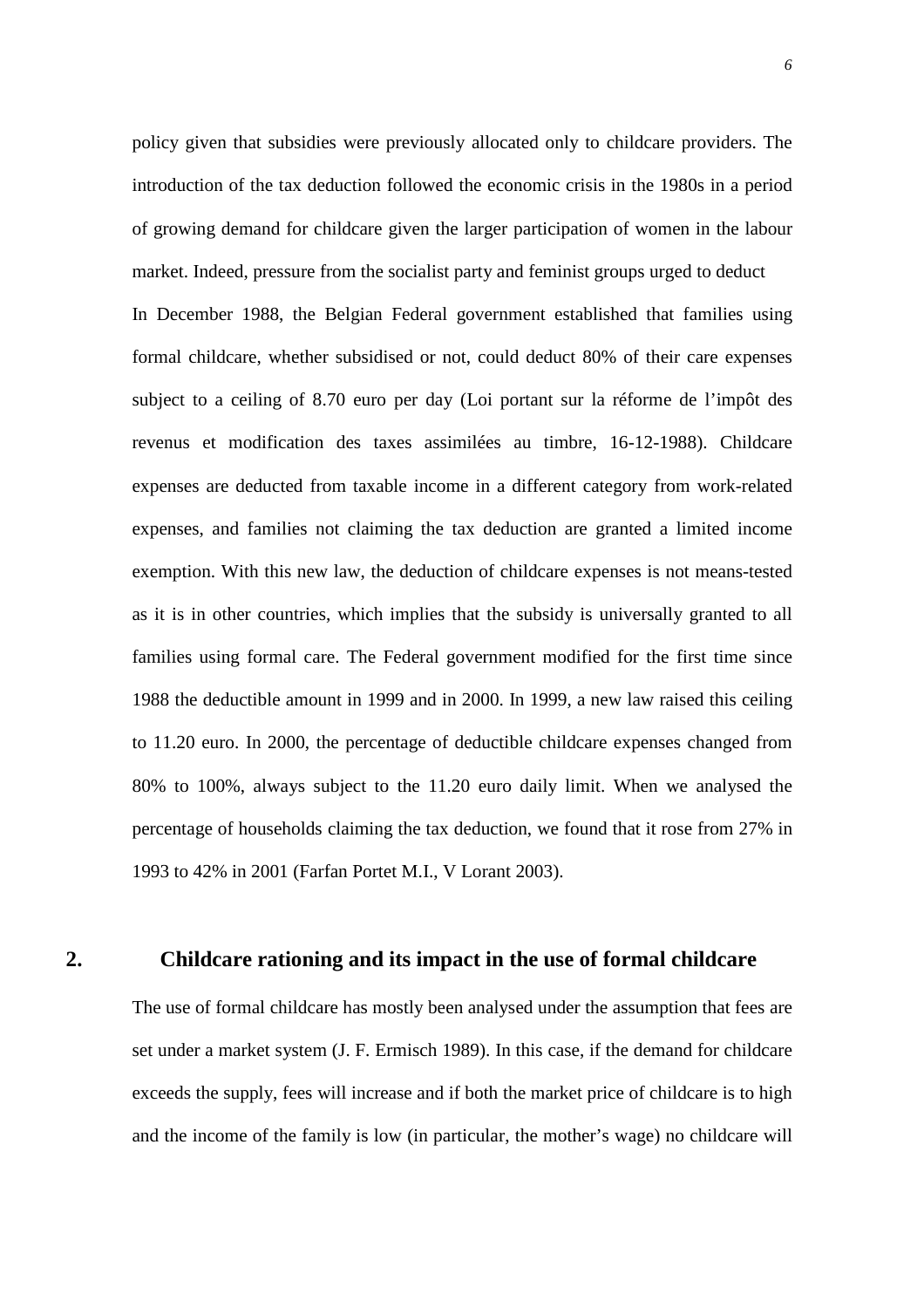be purchased in the market. As a consequence, low-income families will not be able to purchase formal childcare and one of the solutions often adopted is that mothers stop working to care for their children. The access to childcare for families belonging to different income groups is less obvious when prices are regulated. Indeed, if fees at subsidised childcare places are low and if they are allocated in priority to low-income families, the use of formal childcare might not differ between families from different income groups. Furthermore, recent research shows in countries where childcare is publicly provided and highly regulated, use of childcare might be more influenced by the availability of childcare services than by the cost of childcare (M. C. Chiuri 2000;Del Boca Daniela 2002;S Gustafsson, F Stafford 1992;M. Kreyenfeld, K. Hank 2000). Indeed, the effect of rationing on the use of formal childcare is less straightforward in a regulated market such as the Belgian one, where non-subsidised facilities ask for fees that are similar or a bit higher than in subsidised structures, because of the lack of demand at higher prices. In Italy, Chiuri (2000) finds that the probability to purchase formal childcare is more sensitive to the availability of places than to a change in prices, while the female labour participation is more dependent upon the household's characteristics and the lack of informal care. Del Boca (2002) finds that the availability of places increases both the probability of using formal childcare and the mother's participation in the labour market. Kreyenfeld and Hank (2002) argue that under a heavy regulated childcare system, families' decisions on childcare use and employment might be more influence by availability and not affordability of childcare. Gustafsson and Stafford (1992) found that in regions where there is a rationing in the number of childcare places, there is no evidence that childcare cost influences family's childcare choice and labour supply. Yet, under a heavy regulated childcare market,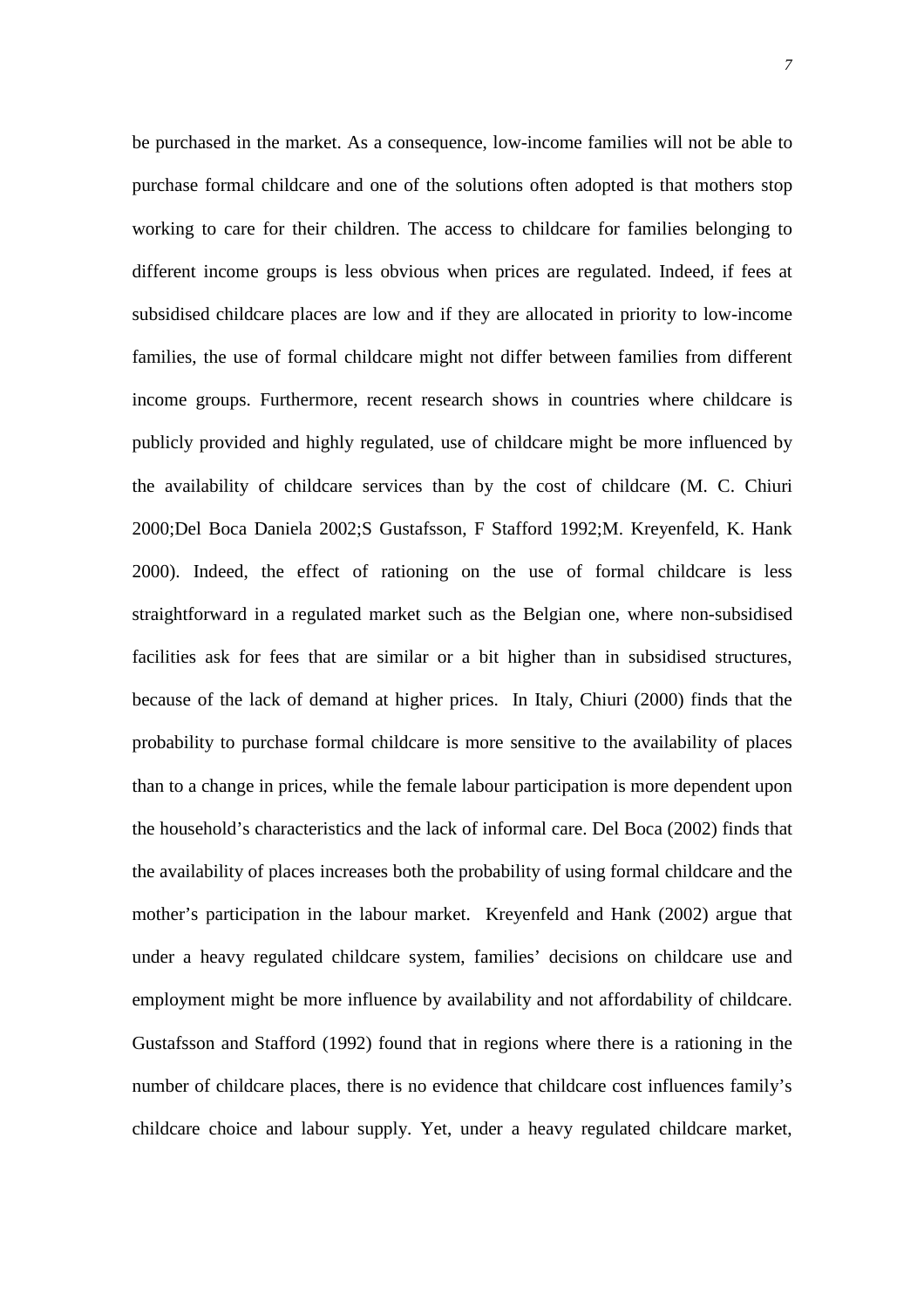rationing might also affect the use of formal childcare of low –income families. Indeed, Gustafsson and Stafford point out that families with stronger labour market commitment and who are better educated are the ones best able to overcome the lack of available childcare places. It is likely that better educated parents are more likely to overcome the rationing by getting more information from childcare providers. For instance, if some parents are better informed about childcare rationing, they are more likely to enrol their children sooner in the institutions' waiting lists. Knowing that income is positively related to education level, we might therefore expect that high-income families will be more likely to find a childcare place. How will demand side-incentives affect the use of formal childcare in this context? Under the hypothesis that with respect to low-income families, high-income families are the ones who overcome the rationing in childcare, tax deduction or vouchers will reduce childcare expenses for high income families but not reduce inequality in access to childcare. In this perspective, demand-side instruments generate higher inter-household inequalities than direct supply-side subsidies.

Because Belgium's childcare system is considered as quite generous, some discussion is needed to understand the extent into which there is a rationing in the childcare sector. Indeed, Belgium's provision of childcare, in particular in Flanders is nearly as high as in Sweden (M. Kremer 2006). Nevertheless, previous research shows that parents are faced with long waiting lists, in particular in the subsidised sector (V. Lorant 1999b). Furthermore, access to subsidised childcare services depends on the parent's working status (M. Vandenbroeck 2006). Those unable to find a subsidised childcare facility may look for a childcare place in the private network, which can imply paying higher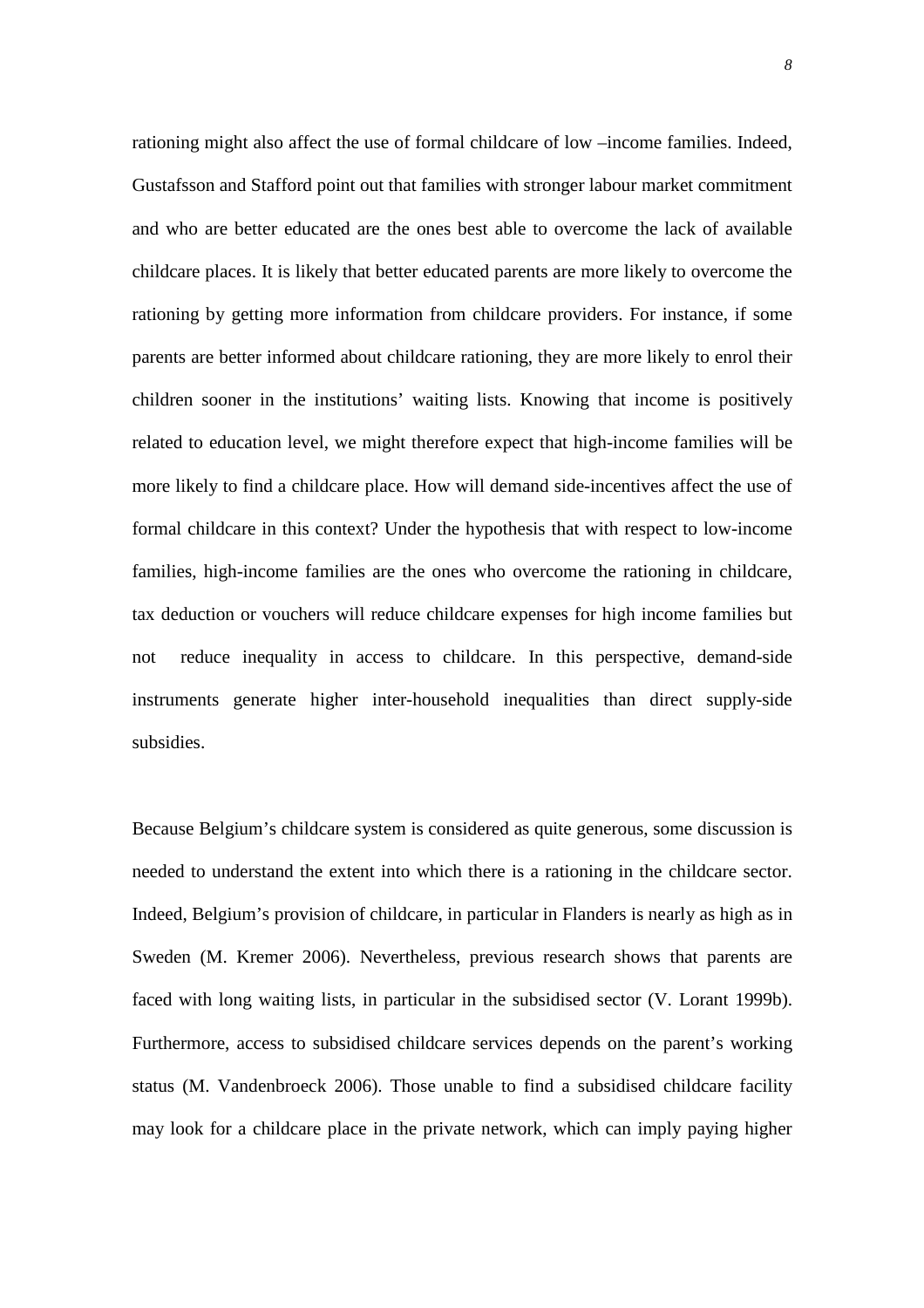fees (V. Lorant 1999a). However, there is some evidence that only high-earning dualincome families can afford childcare in non-subsidized services (M. Vandenbroeck 2006). As a consequence, parents unable to cope with those fees (low-income families) are forced to exit the labour market. In this context, it is clear that parents have little choice between different forms of non-parental care and must settle for whatever option they can find (Humblet P. 2003). Given that childcare places are allocated in priority to working parents, children from unemployed or marginalized parents, have been excluded from the formal childcare sector. In order to address this problem, both governmental agencies have launched specific initiatives addressing the care needs of poor families. (Organization for Economic Co-operation and Development 2006). However, even if these initiatives allow under-privileged children to access formal childcare services, it may increase the social segmentation of the services between social categories (Organization for Economic Co-operation and Development 2001)

Decline in the number of new subsidised childcare places is related to budgetary constraints in the childcare sector. As a consequence, active labour market policies in childcare services are used to create jobs for low-skilled persons while and at the same time compensate for the shortage of structural subsidies for childcare services in particular in the French Community. In 1998, 24% of workers employed in subsidised childcare facilities under the ONE were financed by active labour market policies (Office de la Naissance et de l'Enfance 1998). However, this tendency to finance employment through active labour market policies neither encourages the development of a high-quality childcare infrastructure nor does it recognise the importance of the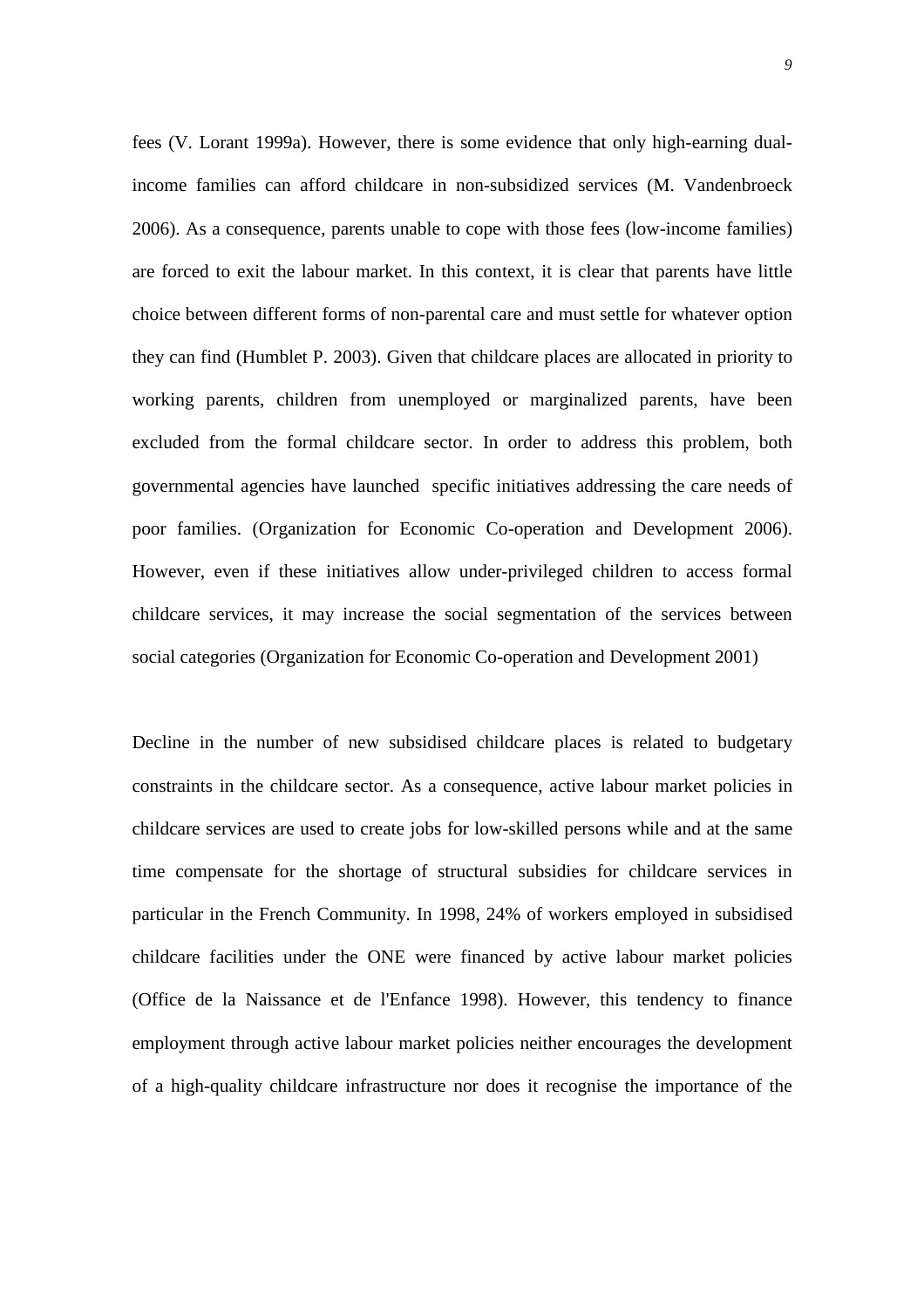technical and/or relational skills needed to provide quality childcare services, unless training programmes are included and staff turnover is limited (F Petrella 2001).

Interestingly, the Federal government reformed in 1999 and in 2000 the amount of deductible childcare expenses as a part of the reforms that aimed at reducing traps to employment (1999). Although, this measure was not set to directly counter balance the lack of available formal childcare places, it contributed to reduce the cost of childcare who are particularly high among parents who purchase childcare from non-subsidized providers.

In the next section we present a model to identify how in a context of rationing, the number of childcare places in both the subsidised and non-subsidised network as well the recent modifications in the tax deduction of childcare expenses have affected the use of formal care by families belonging to different income groups in Belgium.

# **3. Data and method**

We used a register of all tax claims of those households having dependent children aged less than three years old or having claimed a tax deduction for children. The National Institute of Statistics provides the tax claim database for the 1994-2001 fiscal years, corresponding to the earned incomes of 1993-2000. The fiscal database contains information about yearly net and gross income, family structure, yearly deductible childcare expenses, and yearly tax payments. Data about prices is not included in our model given that our database only contains information on the deductible amount of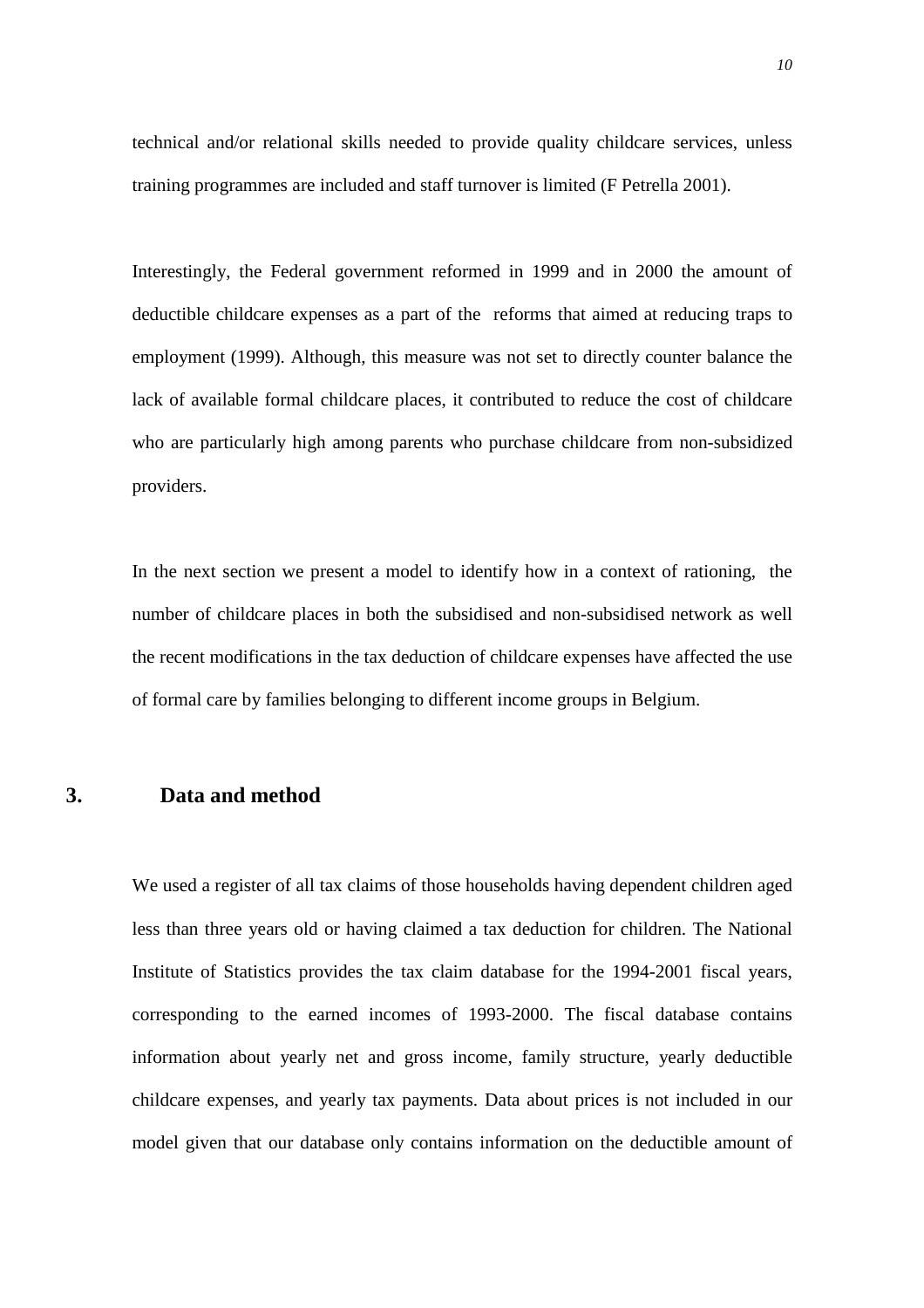childcare expenses. Given that only parents using formal childcare are entitled to deduct their care expenses, we considered that the yearly deductible childcare expenses are a good measure of parents use of formal childcare. It is important to mention that all licensed childcare providers have to give to families a yearly record of their childcare expenses to be included in their fiscal declaration. For this reason, all the families filling a tax form (even if they will end up paying no taxes) are included in the database. Furthermore, combination of quality regulations and tax incentive reduces the risk of using unlicensed care (Organization for Economic Co-operation and Development 2006). In Belgium an estimated of 3% of children use childcare from unlicensed childcare providers (F Laevers 2000). Therefore, claiming a tax deduction is good measure of the overall use of formal childcare. Further details on the database can be found in appendix A.

#### **Independent variable**

The use of formal childcare was registered by the presence of a tax deduction of childcare expenses (the variable is equal to 0 if the deduction is equal to zero and 1 otherwise).

## **Dependent variables**

Three types of dependent variables were included in our analysis: individual's characteristic, environmental variables and policy variables.

#### *Individual characteristics*

Family's incomes are classified in four categories: unemployment benefits, incapacity benefits, work-related income as an employee and work-related income as a selfemployed person. Because of inflation, income is not strictly comparable across years. To overcome this problem we rank families' income into quintiles. By doing so we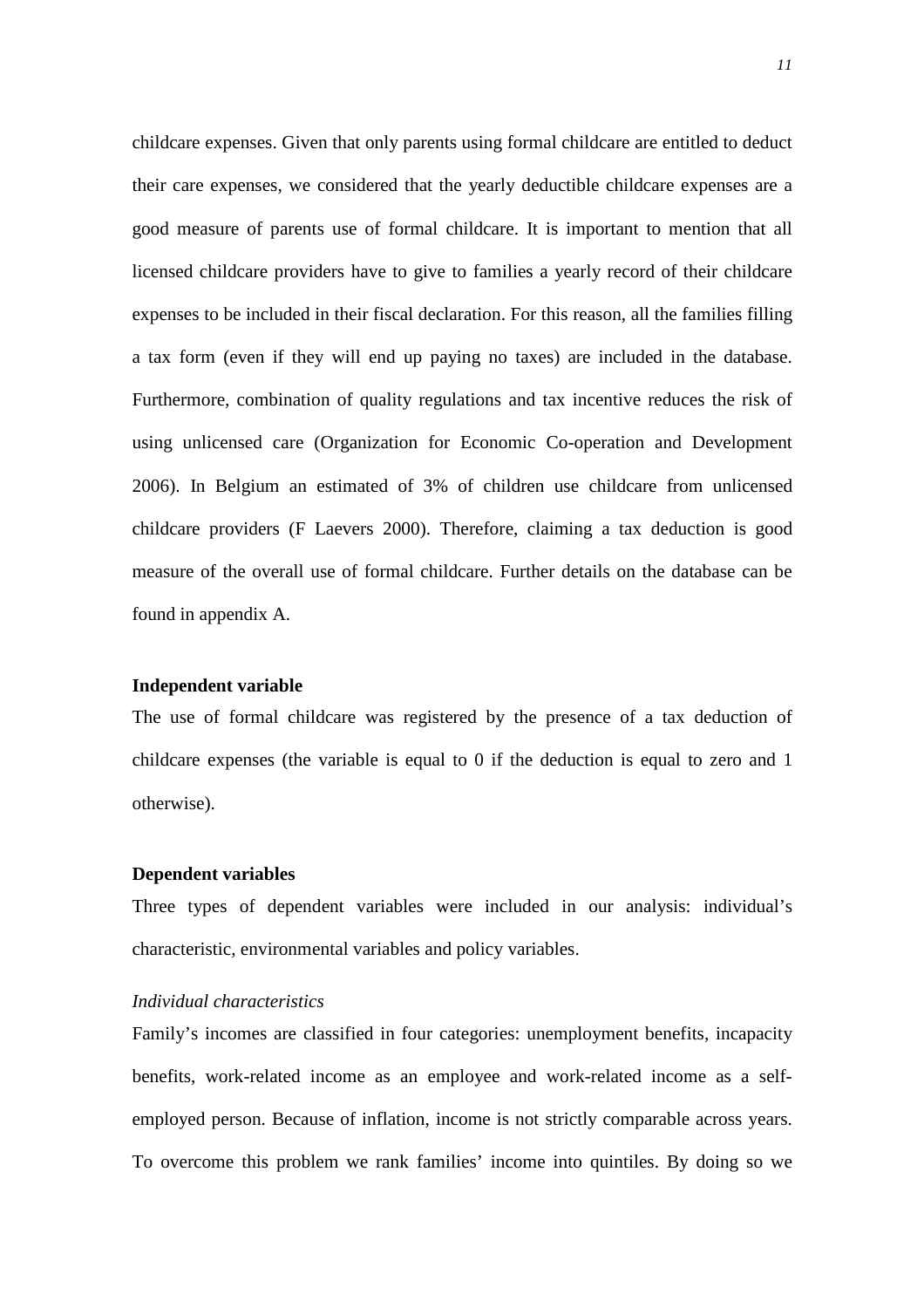consider that each year ranking is a good measure of the distribution of income. Furthermore, this allows us to compare difference in the use of formal childcare among low and high-income families. For each category, we created a variable representing the number of persons in the household receiving a given income. We also included in our analysis the marital status of the parents (the variable is equal to 0 for a single-parent household and to 1 for a two-parent household), the number of dependent children and the number of other dependent persons (not including the children's parents).

## *Environmental characteristics*

Environmental variables were included because some variables that are likely to be correlated with both the likelihood of childcare take-up and the supply of facilities. For example, it is known that households living in rural areas may have a lower use of formal childcare because of cultural habits or the travelling costs it may entail. As supply is also likely to be more limited in rural areas, overlooking population density might bias the relationship between take-up and supply. After reviewing the literature, we included the following environmental variables: the log of population density (number of habitants/ $km^2$ ) and the unemployment rate for women (number of unemployed/number of working age) (Andrén T. 2003;Sandra L. Hofferth, Douglas A. Wissoker 1992;D. Blau, A. P. Hagy 1998;S Gustafsson, F Stafford 1992). Unemployment rate is a good measure for the women's willingness to participate in the labour market, but also for the job's availability. If unemployment is high the demand for childcare will be lower.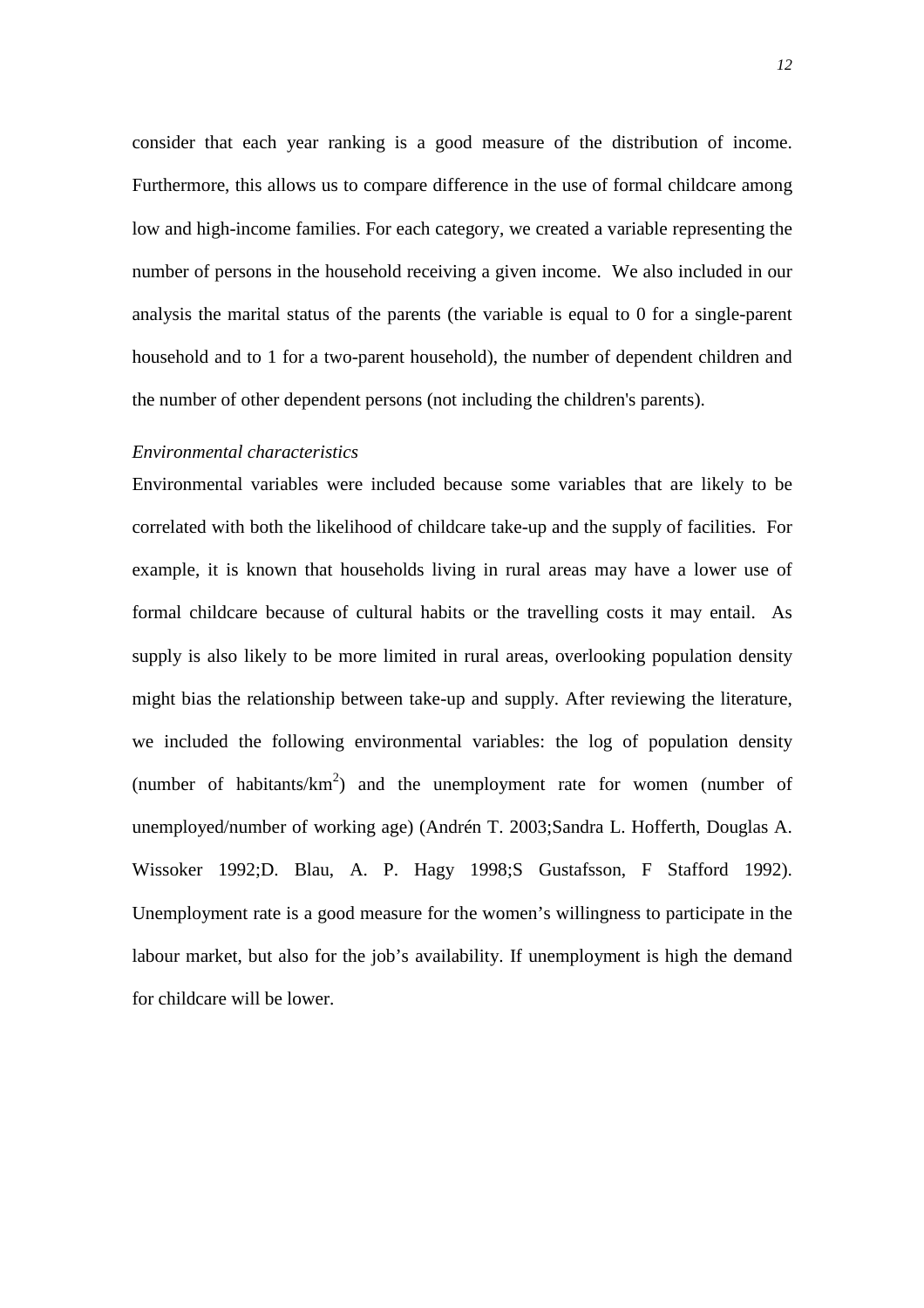#### *Policy variables*

Two different policy variables were included in our analysis. To account for supply-side polices we used a measure of accessibility to childcare facilities and to account for demand -side policies we used dummy variables for 1999 and 2000 reflecting the years in which the tax deduction was changed.

To define the accessibility to childcare facilities we included both subsidised and nonsubsidised childcare places. We created a database for the period 1994-2000 that included the total number of childcare places for the 589 Belgium's municipalities. We considered that households' use of childcare is not limited to their local community. The availability of childcare places might go beyond municipality boundaries, particularly in such a densely populated country. Indeed, households are distributed in the whole municipality in such a way that those living near to another community may shop around for available childcare. Furthemore, households might consider available childcare places in nearby municipalities, for different reasons, such as being on the way to their office, to the extent that they are willing to incur transportation costs. Following various models of accessibility (AS Fotheringham *et al.* 2000;D A Griffith 1992;M Tiefelsdorf 2000), a measure of accessibility was built using the following formula:

(1) 
$$
A_{i} = \sum_{j} \frac{S_{j} f(d_{i,j})}{\sum_{k} C_{k} f(d_{j,k})}
$$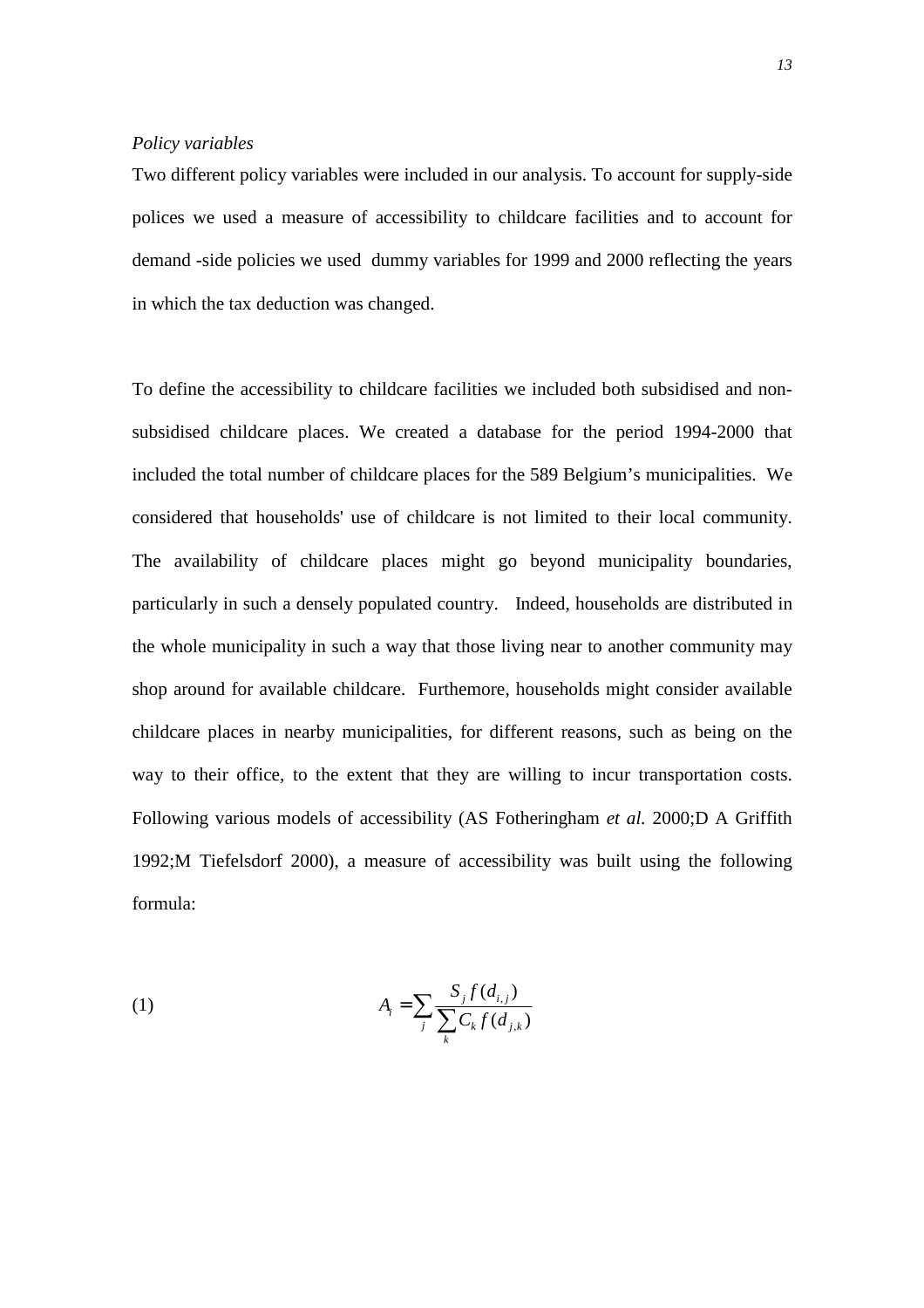Where A is the Accessibility in area i, Sj is the number of childcare places in area j,  $f(d_{i,j})$  is a decay function expressing the cost of moving from area i to area j. Ck is the number of children in area k and  $f(d_{i,k})$  is their decay function.

The form of the decay function was estimated using previous estimates of distance decay for school mobility in Belgium (H Hammadou *et al.* 2003). The following decay function was applied:

(2) 
$$
f(d_{ij}) = e^{-0.172 d_{ij}}
$$

where  $d_{ij}$  is the distance between the centroid of area i and area j. Descriptive statistics of the variables mentioned above are given in Table 2.

|                                           | 1994  |       | 1996  |       | 2000  |       |
|-------------------------------------------|-------|-------|-------|-------|-------|-------|
|                                           | Mean  | Std   | Mean  | std   | Mean  | std   |
| Household yearly gross income (current    |       |       |       |       |       |       |
| euro)                                     | 28038 | 17073 | 29474 | 56024 | 32266 | 22579 |
| Work related income as an employee        | 1,41  | 0.65  | 1,40  | 0.65  | 1,38  | 0.64  |
| (number of persons)                       |       |       |       |       |       |       |
| Work related income as self-employed      | 0,24  | 0.52  | 0,24  | 0.52  | 0,23  | 0.49  |
| (number of persons)                       |       |       |       |       |       |       |
| Incapacity benefits                       | 0.36  | 0.52  | 0.36  | 0.52  | 0,33  | 0.51  |
| (number of persons)                       |       |       |       |       |       |       |
| Total number of children in the household | 1,86  | 0.99  | 1,86  | 0.98  | 1,85  | 0.98  |

#### **Table 2 Descriptive statistics**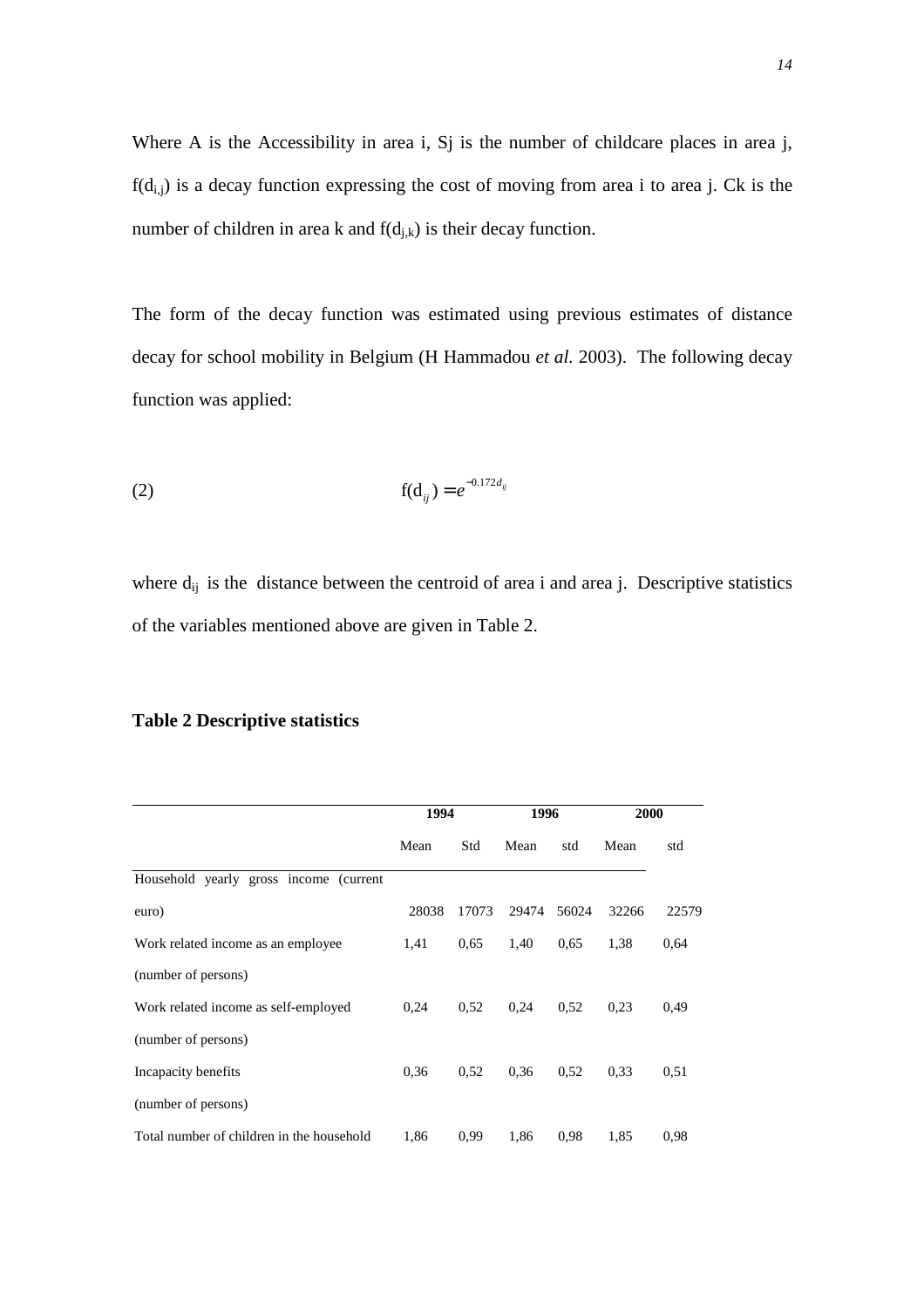| Number of other adults                 | 0,00    | 0.05    | 0.00  | 0.06    | 0.00    | 0,07    |
|----------------------------------------|---------|---------|-------|---------|---------|---------|
| Unemployment benefits                  | 0.55    | 0.67    | 0.44  | 0.62    | 0.35    | 0.56    |
| (number of persons)                    |         |         |       |         |         |         |
| Number of children in the municipality | 2 1 2 6 | 3 5 2 4 | 1971  | 3 2 4 7 | 2 0 0 7 | 3 2 9 5 |
| Population density (ha/km in log)      | 6,40    | 1,21    | 6.41  | 1,21    | 6,45    | 1,22    |
| Paying for formal childcare (%)        | 27,31   | $\sim$  | 33.12 |         | 41.75   |         |
| Marital Status (% of couples)          | 0,86    | 0.35    | 0.83  | 0.38    | 0.75    | 0.43    |
| Coverage rate $(\%)$                   | 17.94   | 4,13    | 21.94 | 4.06    | 25.45   | 5,55    |
| Local women unemployment rate (%)      | 8,40    | 3.08    | 7,75  | 3.22    | 6,21    | 3,70    |

Note: Data for years not appearing in the table are available in an unpublished table from the authors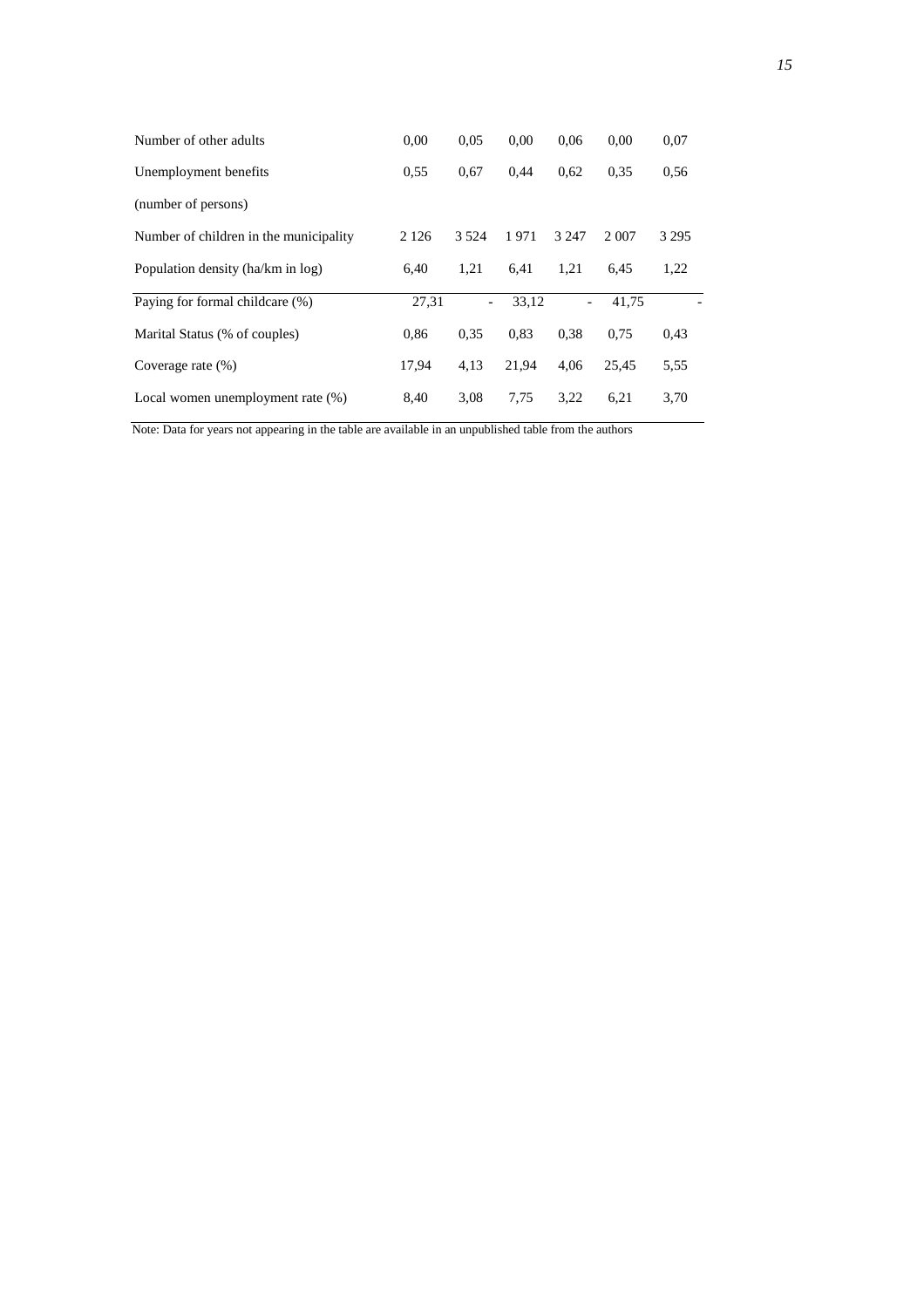#### **Analysis**

We ran a series of logistic regression in which the probability of paying for formal childcare was related to individual characteristics, environmental characteristics, the coverage rate and the two dummy variables for 1999 and 2000 reflecting the years in which the tax deduction was changed. Because dummy variables might capture trend fluctuations not related to the fiscal policy changes, we included a time trend to account for such fluctuations.

Three models were tested: Model 1 included individual variables only. Model 2 added environmental variables to the previous model, the accessibility measure and the effect of the two fiscal policies for the tax deduction of childcare expenses introduced in 1999 and in 2000. The inclusion of environmental variables in Model 2 was intended to correct our model from specific characteristics that go beyond the individual level. Model 2 was also used to analyse the accessibility to childcare and how the tax policies affect the overall the probability of using formal childcare. Model 3 is set out to understand whether or not the impact of the accessibility to childcare and the two modifications on the tax deductions of childcare expenses was homogeneous across different income groups. To attain this objective we included the interaction of household's income with both the accessibility to childcare and with the two the two modifications on the tax deductions. Model 3 provided us with the information needed to determine how families belonging to different income groups respond to the rationing of the number of childcare places and to the demand-side policies via the tax deduction of childcare expenses. To compare the different models, we computed the likelihood ratio statistic and, based on the chi-square statistic, we determined whether the new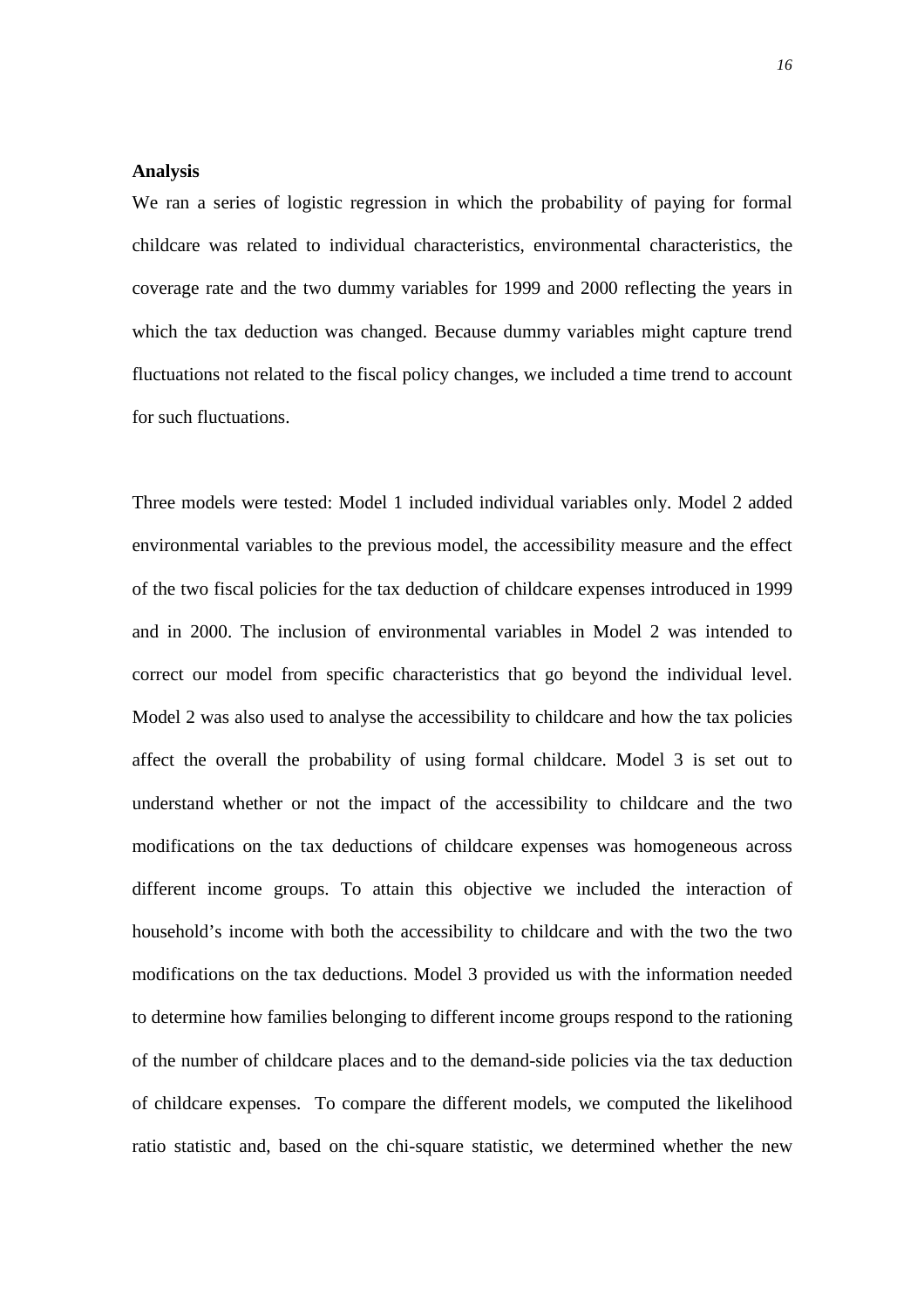variable coefficients were statistically different from zero(W. Greene 2000). All these models were controlled for the number of persons receiving the different income types in each household and included the time trend.

Our study presents some limitations. Our data could not differentiate families using childcare provided by subsidised or non-subsidised networks, because the tax deduction is valid for both networks. It is thus likely that the impact of the subsidised network on the probability of paying for childcare has been underestimated. Secondly, we used dummy variables to capture the effect of the tax deduction in the probability of using formal childcare. Because, dummies can capture other fluctuations we are unable to use our results to make simulations, which can measure how further policy changes, can affect the use of formal childcare. Finally, further research is needed to improve our knowledge on the simultaneous decisions of using formal childcare and of participating in the labour market. Indeed, previous studies have shown that work and childcare decisions are made simultaneously. (D. Blau, P. K. Robins 1988;M. C. Chiuri 2000;R. Connelly 1991;D. Del Boca 2002;S Gustafsson, F Stafford 1992;M. Kreyenfeld, K. Hank 2000). As consequence, some of the variables on the right hand side of our equation are likely to be determined simultaneously with left hand side. However, the main purpose of this paper is to analyse the impact of the changing childcare policies in the access to formal care and not on the household's labour supply. Furthermore, the database does not contain enough information (i.e. parent's age and education level, number of hours spent working or caring four young children, number of hours of childcare use) to allow us to specify a household labour supply model.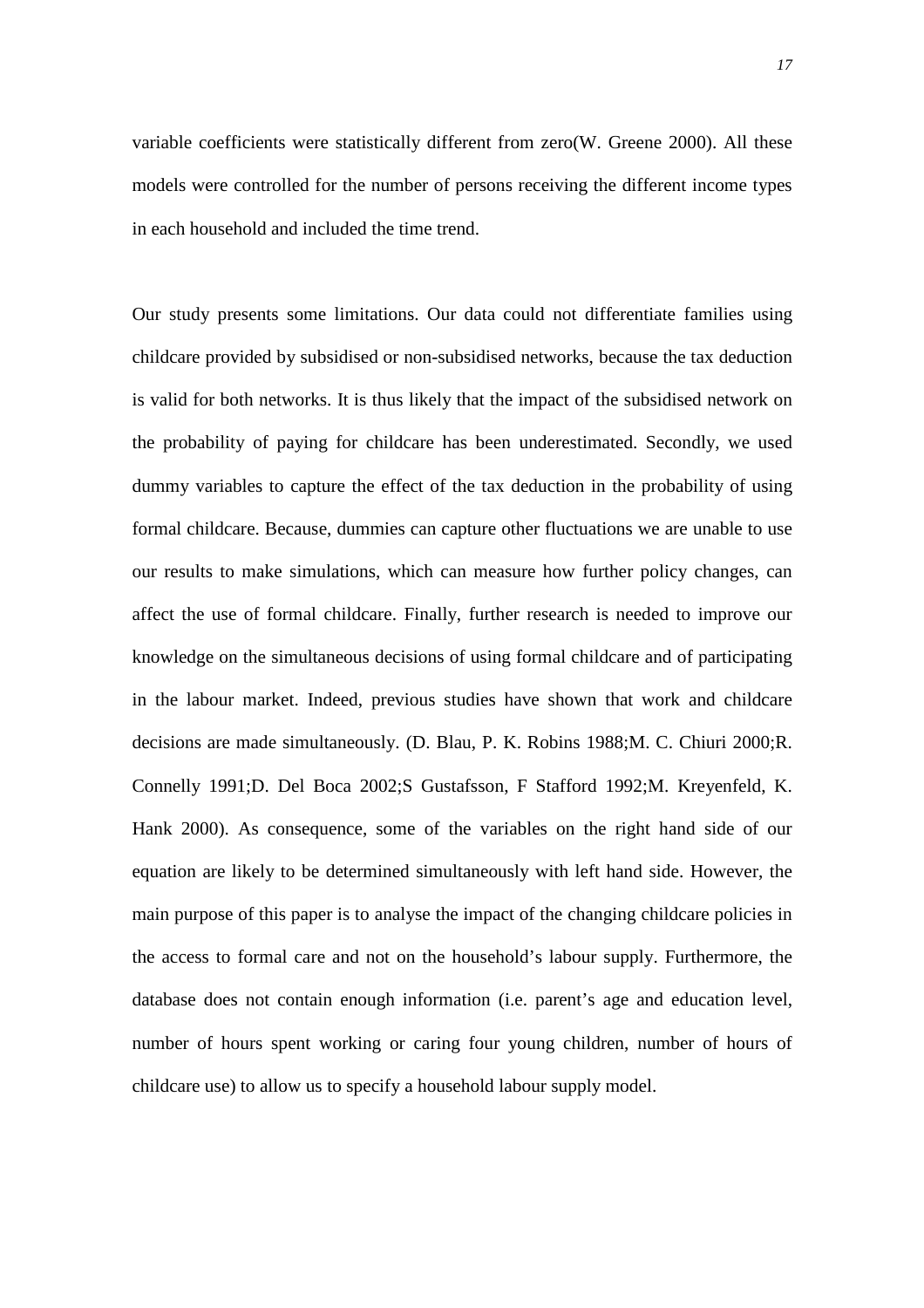## **4. Results**

Table 3 reports the results for the three models mentioned above. Model 1 linked individual variables to the probability of using formal care. We find that the higher the household's income, the more likely it is that the household will pay for formal childcare. Two-parent households are less likely to pay for formal care than singleparent households are and the presence of other dependent adults also reduces the probability of paying for formal childcare. Families with one, two or three children are more likely to pay for childcare than those with four children or more. It is interesting to note that this relationship is not linear and that the probability of paying for formal childcare is lower in families with three children than in families with two children. This might imply that the marginal cost of using childcare becomes prohibitive for households having more than three children. Indeed, the combination of work and family seems more difficult with three children or more. In those families, it is most likely that the mother, sometimes the father, retrieves from the labour market.

Comparing the likelihood ratio statistic of Model 1 and Model 2 with a chi-square statistic with three degrees of freedom (22.5 significant at 0.1%), allows us to reject the hypothesis that the new variable coefficients in Model 2 are statistically equal to zero. We find that if the unemployment rate of women increases, the probability of paying for formal childcare decreases. This result is quite intuitive given that unemployed women are more likely to care for their children. Furthermore, municipalities with high unemployment rate are less likely to have a large supply of formal care. Indeed, given that the allocation of subsidised childcare places depends on the parents' participation in the labour market, it is expected that high coverage rate will exist in municipalities with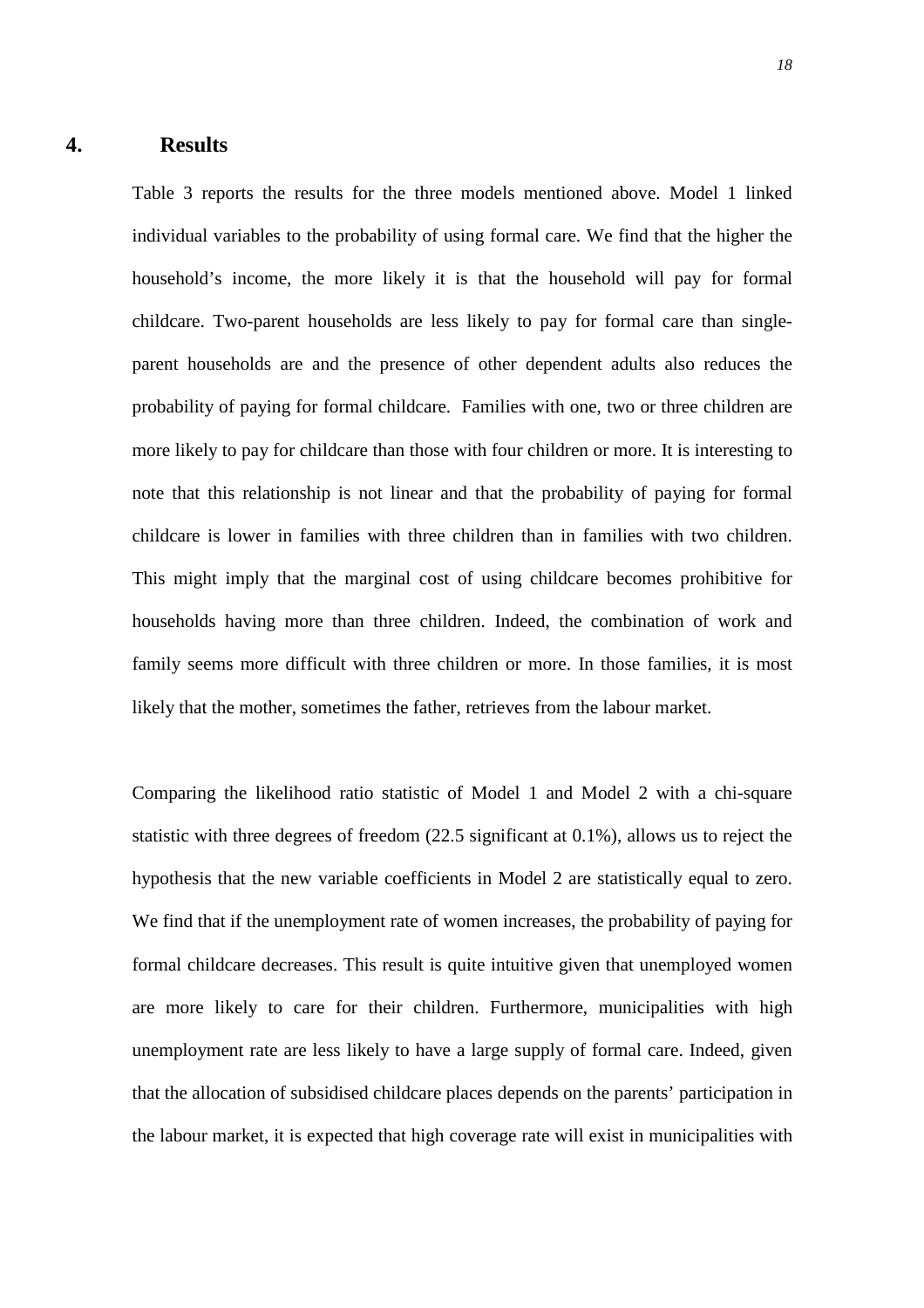high female employment. The estimates of the rest of the variables in Model 2 are consistent with the results in Model 1. Let us now analyse the impact of the accessibility to childcare on the probability of paying for formal childcare. We find that an increase in the provision of formal childcare significantly enhances the probability that parents will choose to pay for formal childcare  $(4.03)$ . As for the impact of the two fiscal policies, we find that increasing the deductible ceiling and eliminating the 80% limit had a positive effect overall on the probability of paying for formal childcare (0.13 and 0.21 respectively).

**Table 3 Parameter estimates from the logistic regressions for the household's decision of paying for formal childcare** 

| Variable                                                                                                                                     | Model 1 |     | Model 2 |            | Model 3 |     |
|----------------------------------------------------------------------------------------------------------------------------------------------|---------|-----|---------|------------|---------|-----|
| Constant                                                                                                                                     | $-2.60$ | *** | $-3.81$ | ***        | $-3.63$ | *** |
| Time trend                                                                                                                                   | 0.08    | *** | 0.021   | ***        | 0.04    | *** |
| <b>Individual Characteristics</b>                                                                                                            |         |     |         |            |         |     |
| Income                                                                                                                                       |         |     |         |            |         |     |
| (Fifth quintile as reference)                                                                                                                |         |     |         |            |         |     |
| First quintile                                                                                                                               | $-1.99$ | *** | $-1.76$ | ***        | $-2.16$ | *** |
| Second Quintile                                                                                                                              | $-1.55$ | *** | $-1.31$ | ***        | $-1.70$ | *** |
| Third quintile                                                                                                                               | $-1.04$ | *** | $-0.82$ | ***        | $-1.05$ | *** |
| Fourth quintile                                                                                                                              | $-0.57$ | *** | $-0.43$ | ***        | $-0.51$ | *** |
| Household type<br>(single parent as reference)                                                                                               | 1.48    | *** | 1.48    | ***        | 1.48    | *** |
| Number of dependent children<br>(Four or more children as reference)                                                                         |         |     |         |            |         |     |
| One children                                                                                                                                 | 0.89    | *** | 0.88    | ***        | 0.88    | *** |
| Two children                                                                                                                                 | 1.09    | *** | 1.09    | ***        | 1.09    | *** |
| Three children                                                                                                                               | 0.67    | *** | 0.68    | ***        | 0.68    | *** |
| Other dependents                                                                                                                             | $-0.16$ | *** | $-0.22$ | ***        | $-0.22$ | *** |
| <b>Ecological variables</b>                                                                                                                  |         |     |         |            |         | *** |
| Women's unemployment rate                                                                                                                    |         |     | $-2.57$ | ***<br>*** | $-2.54$ | *** |
| Population density                                                                                                                           |         |     | 0.10    |            | 0.10    |     |
| <b>Policy Variables</b>                                                                                                                      |         |     |         |            |         |     |
| Supply-side instrument                                                                                                                       |         |     |         |            |         | *** |
| Accessibility to childcare<br>Interaction between the accessibility to childcare<br>and the family's income<br>(Fifth Quintile as reference) |         |     | 4.03    |            | 2.99    |     |
| First quintile                                                                                                                               |         |     |         |            | 2.32    | *** |
| Second Quintile                                                                                                                              |         |     |         |            | 2.20    | *** |
| Third quintile                                                                                                                               |         |     |         |            | 1.25    | *** |
| Fourth quintile                                                                                                                              |         |     |         |            | 0.32    | *** |
| Demand-side instrument                                                                                                                       |         |     |         |            |         | *** |
| Increasing the deductible ceiling in 1999<br>(dummy variable)<br>Interaction between increasing the deductible                               |         |     | 0.13    | ***        | 0.16    | *** |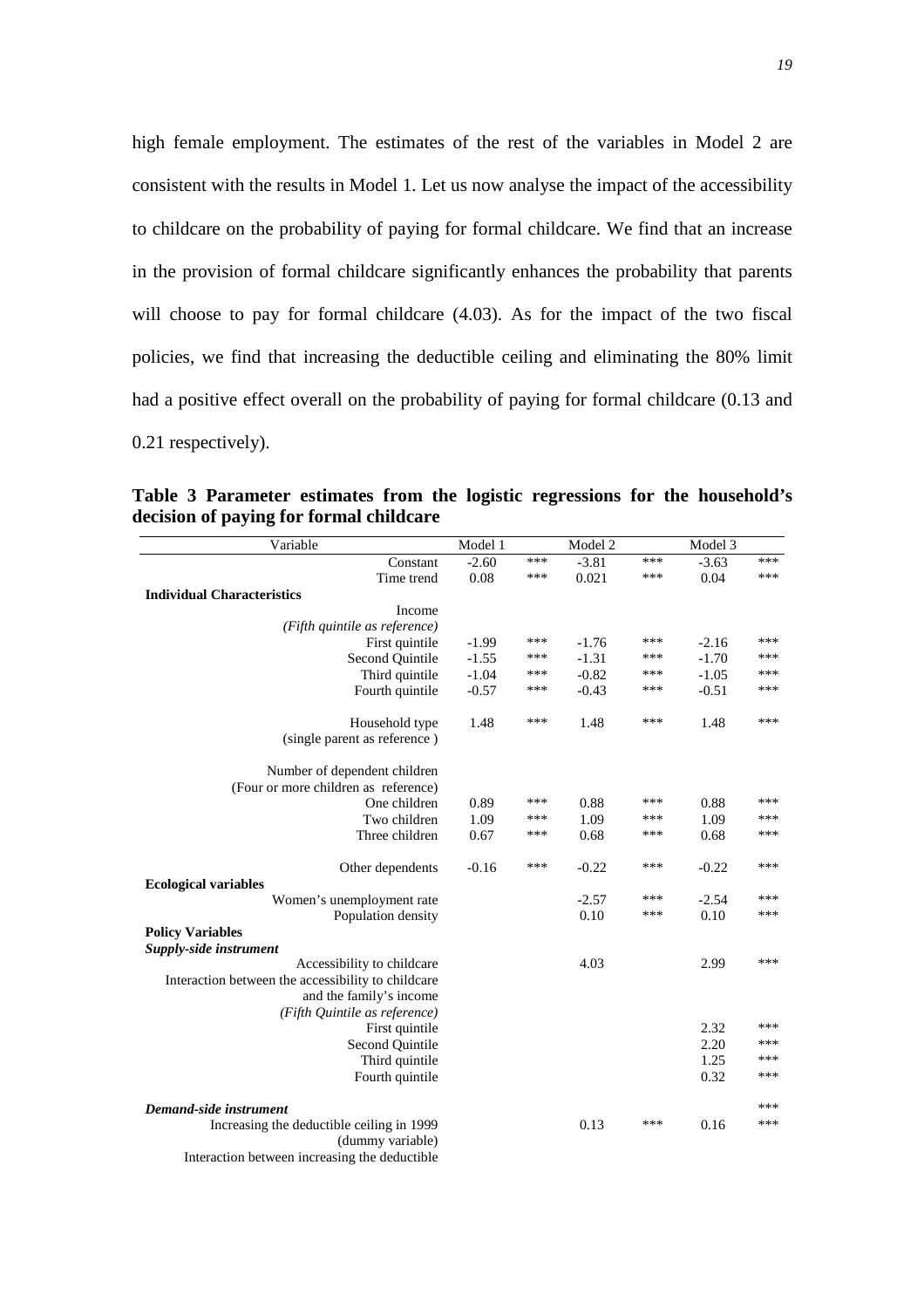| ceiling and the family's income<br>(Fifth Quintile as reference)<br>First quintile<br>Second Quintile<br>Third quintile<br>Fourth quintile                          |                   |                                          |     | 0.00<br>$-0.02$<br>$-0.05$<br>$-0.06$     | ***<br>** |
|---------------------------------------------------------------------------------------------------------------------------------------------------------------------|-------------------|------------------------------------------|-----|-------------------------------------------|-----------|
| Eliminating the 80% limit in 2000<br>(dummy variable)<br>Interaction between eliminating the 80%<br>limit and the family's income.<br>(Fifth Quintile as reference) |                   | 0.21                                     | *** | 0.17                                      | ***       |
| First quintile                                                                                                                                                      |                   |                                          |     | 0.17                                      | ***       |
| Second Quintile                                                                                                                                                     |                   |                                          |     | 0.07                                      | ***       |
| Third quintile                                                                                                                                                      |                   |                                          |     | 0.02                                      |           |
| Fourth quintile                                                                                                                                                     |                   |                                          |     | $-0.03$                                   |           |
| Quasi $R^2$<br>- 2 Log likelihood<br>Chi-Square differences                                                                                                         | 0.26<br>2.809.168 | 0.27<br>2.172.514<br>$\chi^2_{6} > 22.5$ | *** | 0.27<br>2.171.843<br>$\chi_{17}^2 > 32.9$ | ***       |
|                                                                                                                                                                     |                   |                                          |     |                                           |           |

Level of significance: \*≤5%; \*\*≤1%; \*\*\*≤0.1%

Note: Coefficients on income source and the interaction between the trends and the income groups are available in an unpublished table from the authors.

Model 1: Controlled by individual variables

Model 2: Controlled by individual variables, environmental variables, the accessibility to childcare and the two dummies for the modifications on the tax deduction of childcare expenses.

Model 3: Controlled by individual variables, environmental variables, the accessibility to childcare and the two dummies for the modifications on the tax deduction of childcare expenses and the interaction between of household's income with both the accessibility to childcare and the two dummies for the modifications on the tax deduction of childcare expenses.

We found that the new variable coefficients added in Model 3 are statistically different from zero by comparing the likelihood ratio statistic from Model 2 and Model 3 with the chi-square statistic with 12 degrees of freedom (32.9 significant at 0.1%). We found that the impact of the accessibility to childcare on the probability of paying for childcare varies between the different income groups. Furthermore, this impact decreases monotonically with respect to the household's income, which implies that the rationing of childcare places will have a greater effect on the probability of paying for formal childcare among low-income families. In this context, a policy that increases the provision of childcare services would be highly distributive. Given the lack of available formal childcare, parents may look for an alternative in the unregulated, black-market sector. This is to the detriment of the quality of care, given that this sector does not have to meet minimum quality standards. The lack of available childcare services might also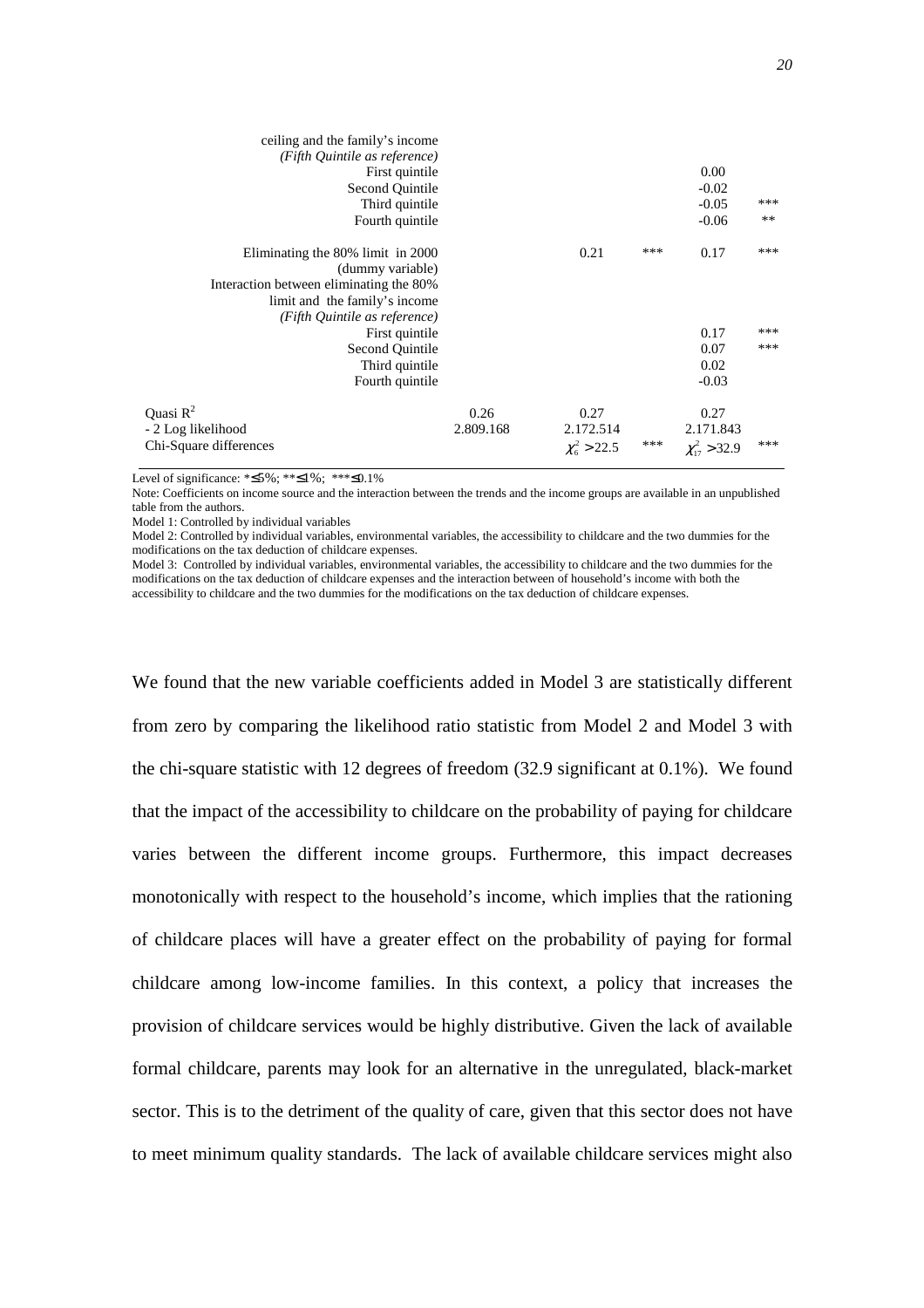induce parents to exit the labour market to care for their children. In general, families choosing this last option belong to low-income groups (Organization for Economic Cooperation and Development 2001).

Let us now analyse the effect of the two fiscal policies on the probability to pay for formal childcare for different income groups. We find that increasing the deductible ceiling of childcare expenses had a small negative impact on paying for formal childcare among families belonging to income groups 3 and 4. This implies that this measure benefited wealthier families (income group 5). This result is not surprising, given that this policy only benefited families paying more than 10.20 euro (parents could deduct 80% of the fee which corresponds to the maximum deductible ceiling of 8.7 euro). Knowing that fees are set according to household income, we might expect that families benefiting from the new deductible ceiling belong to the higher part of the income distribution. Coefficients for the two first quintiles are close to zero but are not statistically significant. Eliminating the 80% limit had a positive impact on the probability of paying for formal care for families belonging to income groups 1 and 2 (0.17 and 0.07 respectively). This result can be explained by the fact that these households were restricted by the 80% limit but not by the deductible ceiling per day. Both modifications of the deductible amount of childcare expenses increased the probability of paying for formal childcare. Nevertheless, increasing the deductible ceiling and eliminating the 80% limit did not have a homogeneous effect among families belonging to different income groups.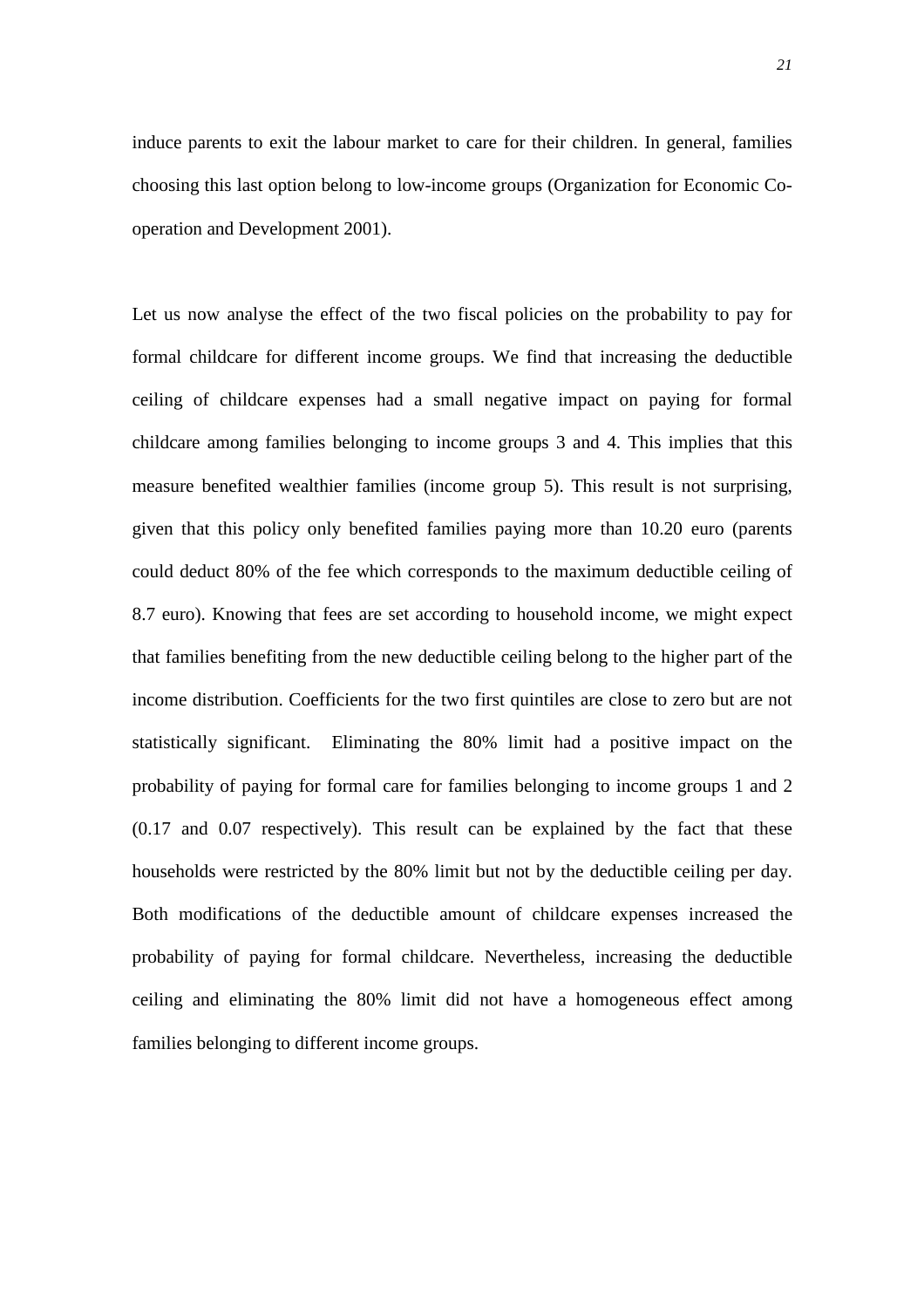# **Conclusion**

In this paper we showed that in the context of rationing, supply and demand side polices might have different impact on the access to formal childcare for different income groups. We used a logistic regression to capture the impact of the accessibility to childcare and of the tax deduction of childcare expenses on the probability of paying for formal childcare. When analysing the impact of the accessibility to childcare we found that it benefited more low-income families. This implies that the rationing of the number of childcare places would have a greater effect on low-income families, and thus, they would be less likely to pay for formal childcare. The two modifications of the tax deduction of childcare expenses increased the probability of paying for formal childcare. Our results show that increasing the deductible ceiling benefits wealthier families. The second modification (eliminating the 80% limit), however, benefited lowand middle-income families, given that wealthier households are restricted to deducting the maximum ceiling. Indeed, the effect of such modifications on families belonging to different income groups is dependent on the policy measure. The introduction of demand-side incentives in the Belgian context can be seen as a way to diminish the care deficit by reducing the costs for parents using formal non-subsidised care. Nevertheless, our results show that demand-side instruments have not the same impact on different income groups. For example, a policy of eliminating the deductible ceiling might only benefit wealthy families, and so create further social inequalities in the access to childcare. This paper highlights that to in order to reduce inequalities in the access to childcare, it is more sensible to increase the supply of formal childcare than to set a tax relief given that this policy might have mixed results. Furthermore, the most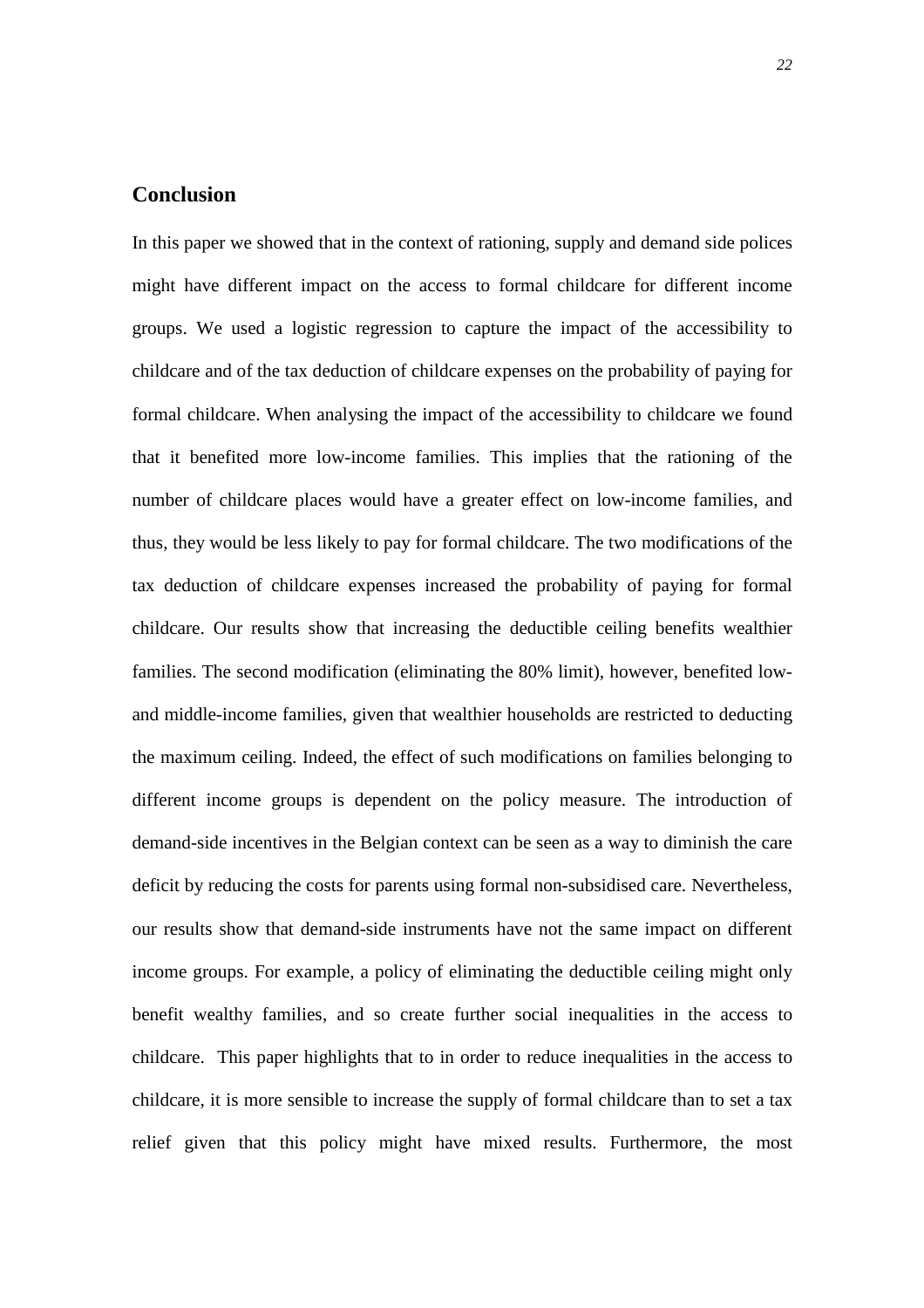controversial issue about the tax deduction of childcare expenses is whether or not it is an equitable measure. Some studies suggested that the redistributive effect of the tax deduction of childcare expenses depends on whether or not it is refundable and on whether the deductible amount is negatively related to the family's income (D. Blau 2000;WM Gentry, AP Hagy 1995). Considering how other variables affect the probability of paying for formal childcare, we found that two-parent households are less likely to pay for formal care than single-parent households and that the presence of other dependent adults also reduces the probability of paying for formal childcare. Both coefficients are consistent with the fact that the availability of free care reduces the use of formal childcare (D. Blau 2000;WM Gentry, AP Hagy 1995;Wheelock J., Jones K. 2002). It is important to mention that two-parent households may choose to care for their children while one of the parents exits the labour market. In general, mothers are more likely to care for their children and so it is not surprising that an increase in the unemployment rate of women reduces the probability of paying for formal childcare (D. Blau, A. P. Hagy 1998;Sandra L. Hofferth, Douglas A. Wissoker 1992;Wheelock J., Jones K. 2002)..

Despite the different approaches of the two authorities regulating Belgium's childcare system, they both pursue to attain similar objectives in the years to come. Indeed, childcare is to become more focus on the children's needs and bigger efforts are to be made to ensure more access to childcare services. Furthermore, both authorities aims at granting universal access to childcare services. Attaining the universal access ideal to childcare for all children between 0 and 3 years could be envisaged by integrating the childcare sector to the education system. Recent evolutions in the conception of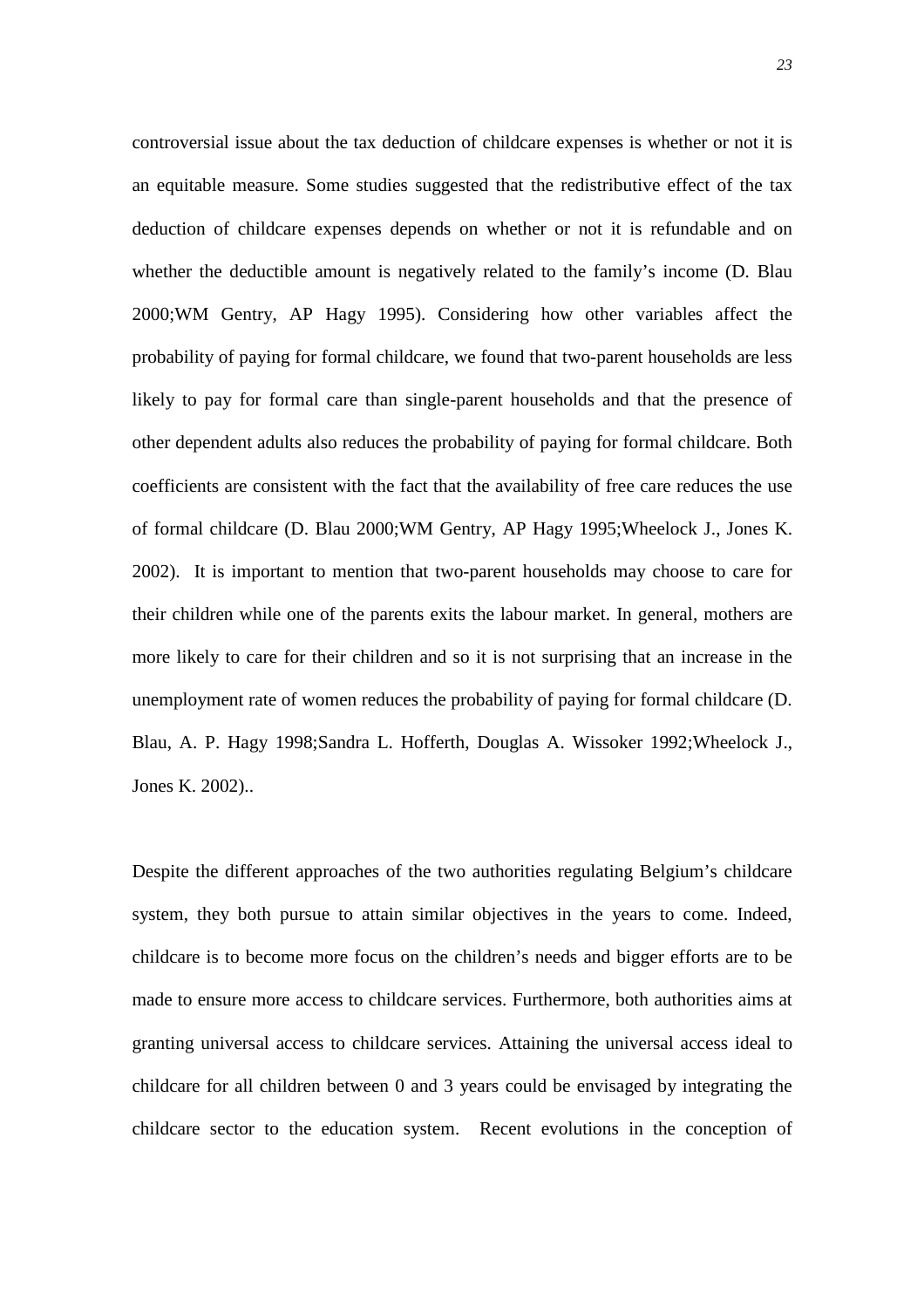childcare as a right for all children and in the designation of childcare services not anymore in terms of childminding (*garde*) but in terms of care (*accueil*) could be seen as a move to integrate childcare services for 0-3 years into the education system. This is already the case for care for children from 3 years old. Moreover, the role in terms of education and socialisation of childcare for very young children is more and more put forward. However, the understanding of childcare services in terms of care versus education is not part of current debates, contrary to other European countries, even if it could have important implications in the way childcare services are financed and regulated.

The creation of new services that target unemployed parents or families at risk must also be analysed carefully. These targeted services are necessary and crucial for the development of children with special needs. The creation of these programmes are coherent with the recent declaration of childcare as a right for all children as they set particular alternatives for those who need it. This need can be seen in terms of the education and socialisation of children. Nevertheless these programmes must be seen as a complement to a larger childcare policy that aims at attending universal access while fulfilling the families and children's different care needs. Indeed, the risk is to use these specific services to compensate for the care deficit as one way of increasing the coverage rate without increasing significantly public expenditure, since these services are only marginally subsidised by childcare policies. Unfortunately, while restrictions on the number of childcare places exist, it is likely that the working status of parents will still be the first eligibility rule to be applied when it comes to granting access to childcare services. The creation of targeted services has to be considered as a limited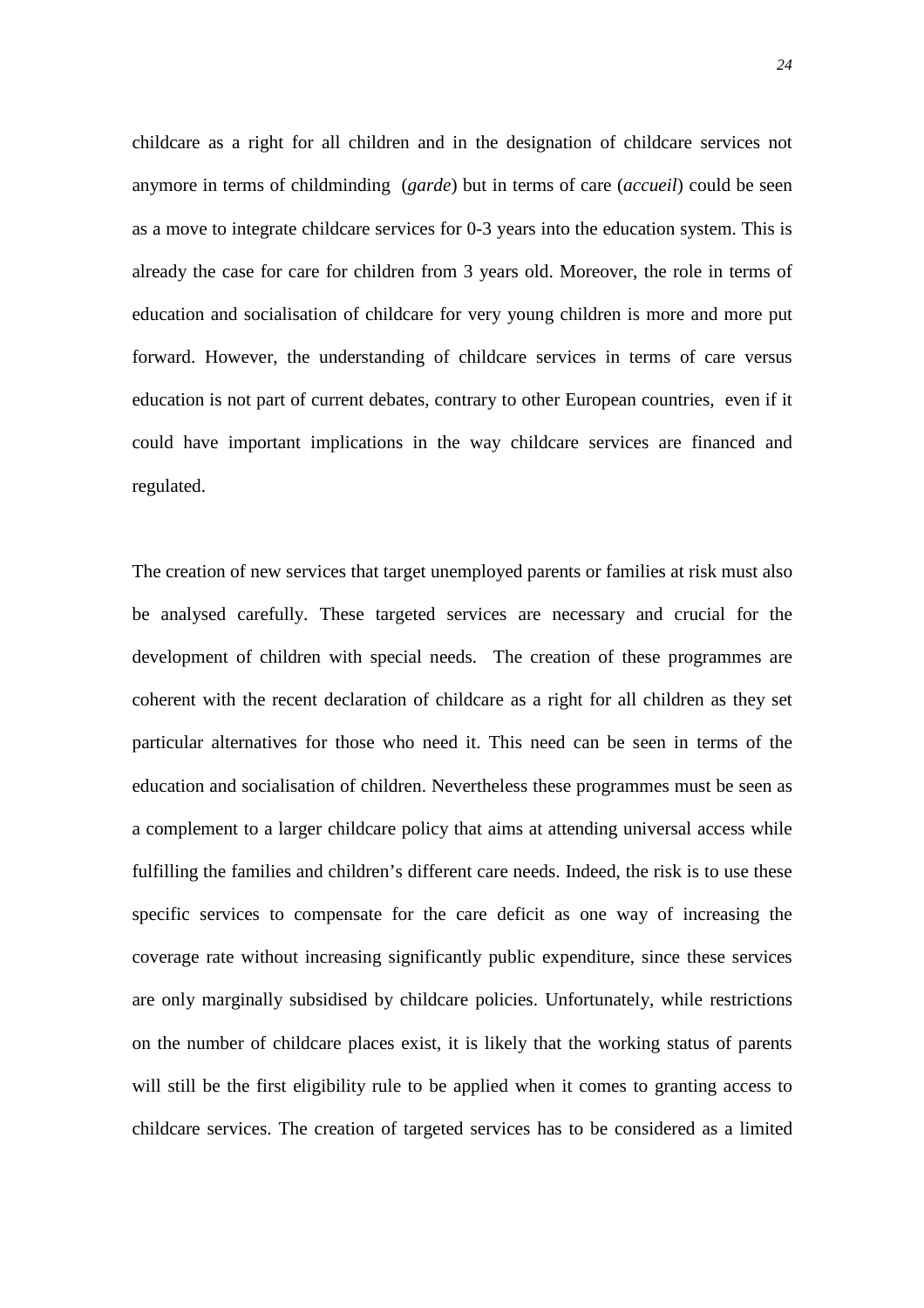response to the restrictions in childcare places. Our results show that a comprehensible policy increasing the overall supply of formal childcare places is an effective measure to reduce inequalities in the access.

## **Acknowledgement**

We are grateful to Profesor Peter Moss for his valuable comments. Remaining errors are ours. Funding was granted by the Ministry of the Children of the French Community of Belgium.

# Appendix A

A small number of observations had to be deleted from the tax claim database because of invalid information. The numbers of tax declarations before and after validation are provided in the Table 3.

[Insert Table 4 ]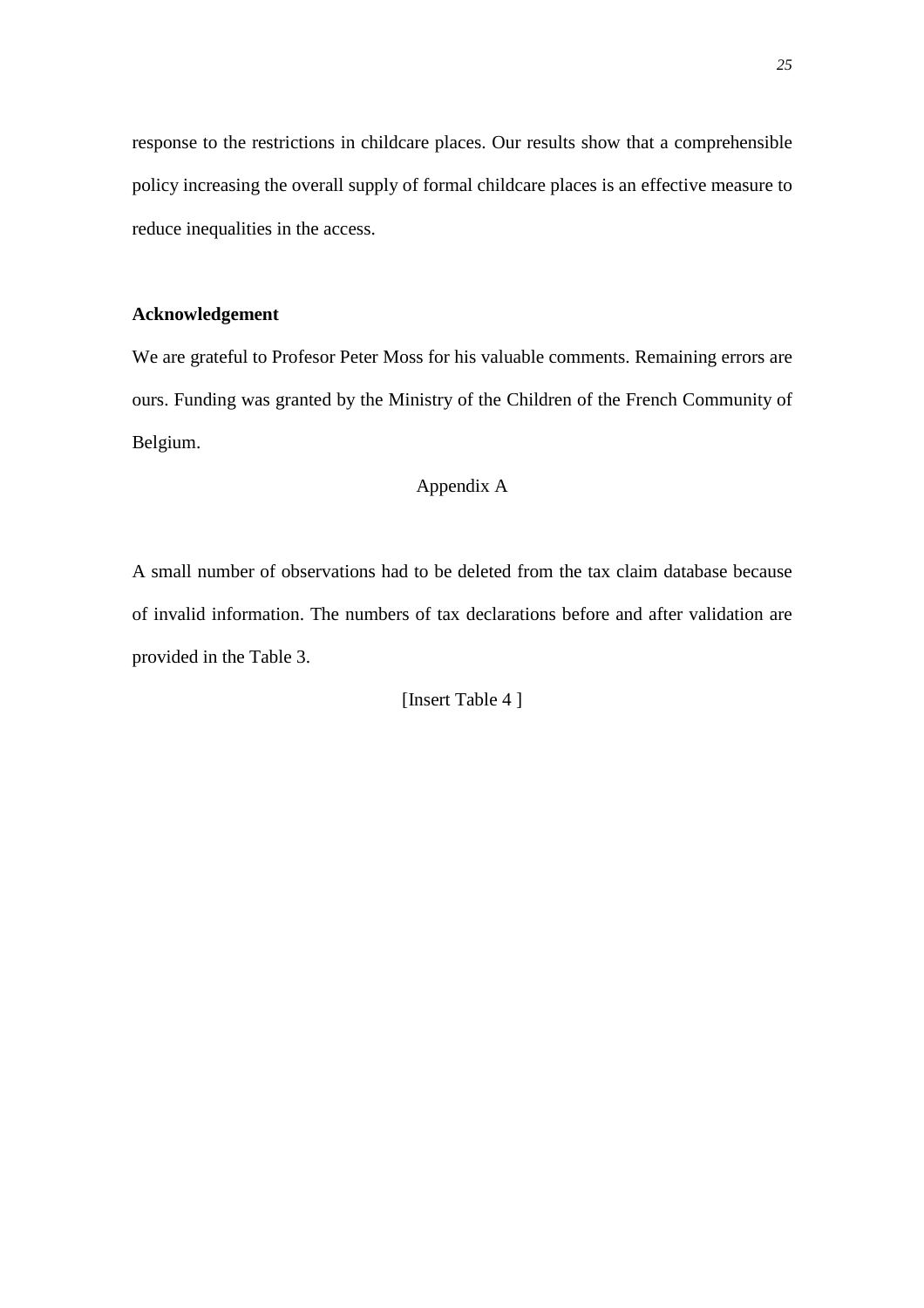#### Reference List

- 1. Projet de loi portant des dispositions fiscales et diverses. 2-227. 30-11-1999. Ref Type: Unenacted Bill/Resolution
- 2. Andrén T. "The choice of paid childcare, welfare and labor supply of single mothers." *Labour economics*, 2003, *10* (2), 133-147.
- 3. Blau, D. Child care subsidy programs. (WP7806), 1-84. 2000. Cambridge, MA, National Bureau of Economic Research. NBER Working Paper Series. Ref Type: Serial (Book,Monograph)
- 4. Blau, D., Hagy, A. P. "The Demand for Quality in Child Care." *Journal of Political Economy*, 1998, *106* (1), 104-146.
- 5. Blau, D., Robins, P. K. "Child Care Costs and Family Labor Supply." *Review of Economics and Statistics*, 1988, *70* (3), 374-381.
- 6. Chiuri, M. C. "Quality and Demand of Child Care and Female Labour Supply in Italy." *Labour*, 2000, *14* (1), 97-118.
- 7. Connelly, R. "The Importance of Child Care Costs to Women's Decision Making," Blau, D, *The economics of child care*. New York: Russell Sage Foundation, 1991, 87-117.
- 8. Del Boca Daniela. Do child care costs affect labor supply. (18). 2002. Center for Households, Income, Labour and Demographic Economics. Working Papers. Ref Type: Serial (Book,Monograph)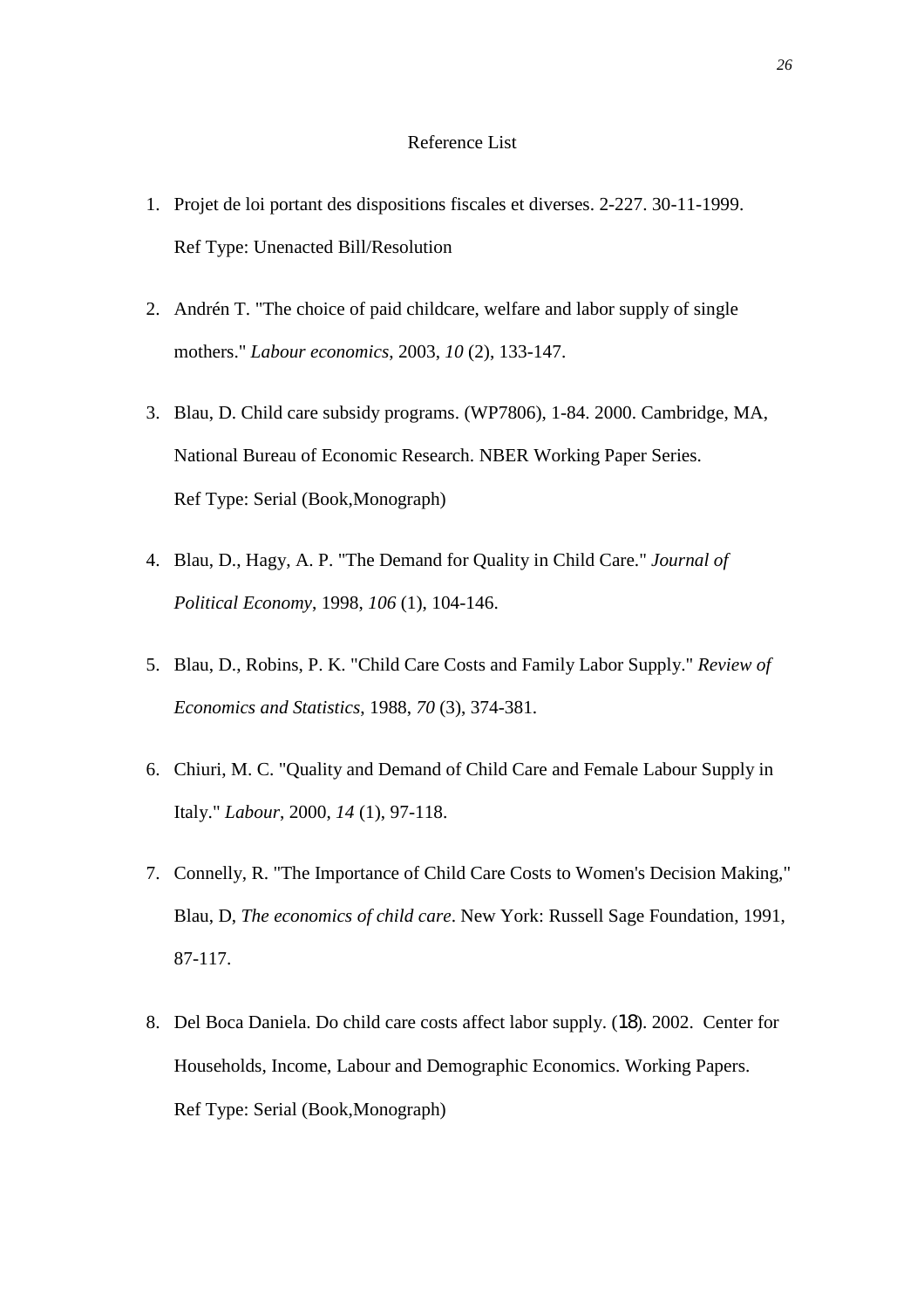- 9. Del Boca, D. "The effect of child care and part time opportunities on participation and fertility decisions in Italy." *Journal of Population Economics*, 2002, *15* 549- 573.
- 10. Dubois, A, Humblet, P, and Deven, F. L'accueil des enfants de moins de trois ans. (1463-1464), 1-94. 1994. Bruxelles, CRISP. Courrier Hebdomadaire. Ref Type: Serial (Book,Monograph)
- 11. Ermisch, J. F. "Purchased child care, optimal family size and mother's employment." *Journal of Population Economics*, 1989, *2* 79-102.
- 12. Farfan Portet M.I. and Lorant, V. La réforme du barème appliqué à l'accueil de la petite enfance. Deuxième phase de la recherche. 2003. Brussels, Health System Research, Université Catolique de Louvain. Ref Type: Report
- 13. Fotheringham, AS, Brunsdon, C, Charlton, M. *Quantitative geography*. Thousand Oaks: Sage, 2000.
- 14. Gentry, WM and Hagy, AP. The distributional effects of the tax treatment of child care expenses. (WP 5088), 1-45. 1995. Cambridge, MA, National Bureau of Economic Research. NBER Working Paper Series. Ref Type: Serial (Book,Monograph)
- 15. Greene, W. *Econometric Analysis*. New Jersey: Prentice-Hall Inc., 2000.
- 16. Griffith, D A. *Spatial Regression Analysis on the PC : spatial statistics using SAS.* New York: Syracuse University, 1992.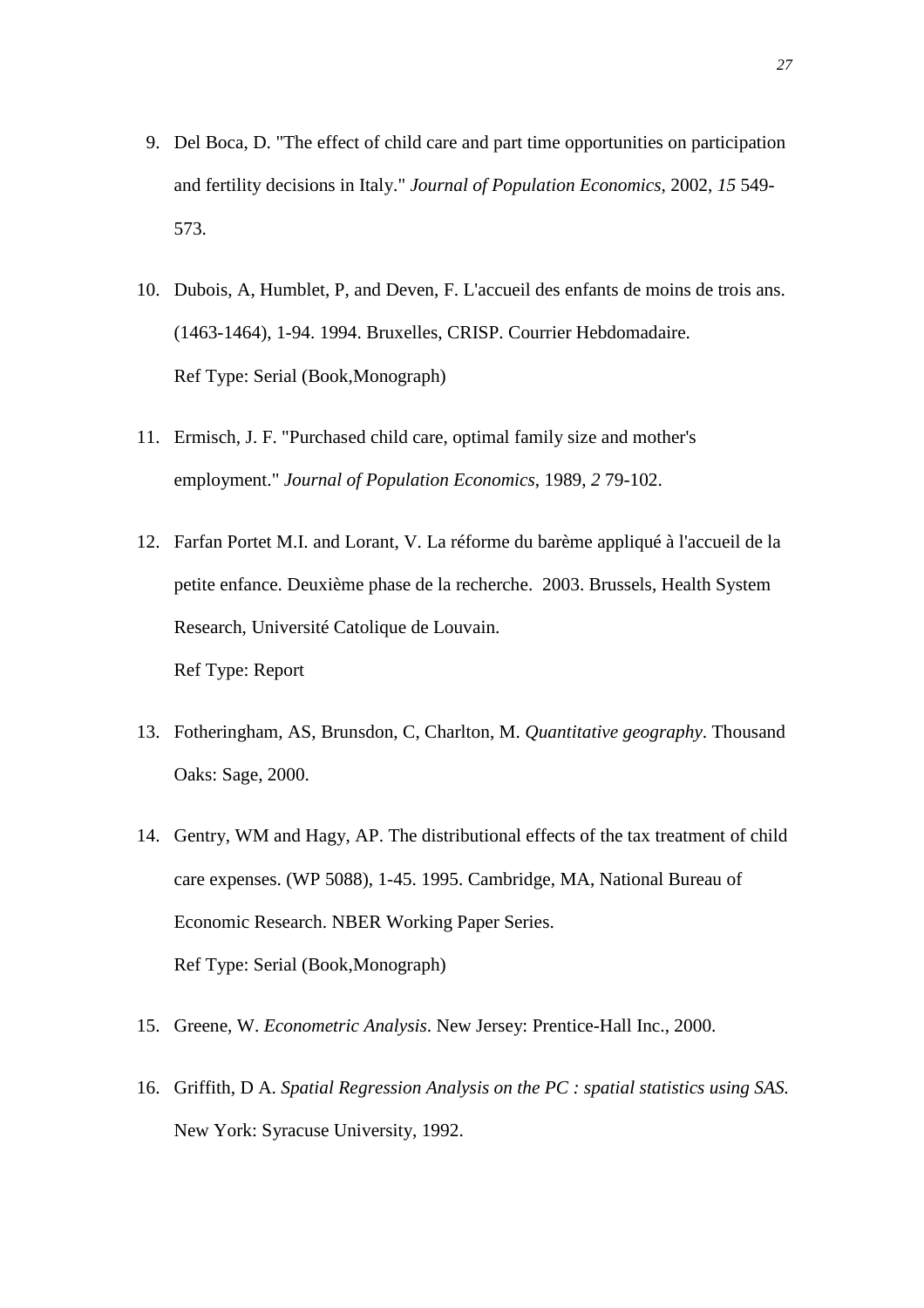- 17. Gustafsson, S, Stafford, F. "Child Care Subsidies and Labor Supply in Sweden." *Journal of Human Resources*, 1992, *27* (1), 204-230.
- 18. Hammadou, H, Thomas, I, Van Hofstraeten, D, Verhetsel, A. "Distance Decay in activity chains anlysis : a Belgian Study," Dullaert, W., Jourquin, B., Polak, J., *Across the border. Building upon a quarter century of transport research in the Benelux*. Antwerpen: De Boeck, 2003, 1-26.
- 19. Hedebouw, G. De financiële leefbaarheid van mini-crèches. 2004. Leuven, Belgium., HIVA. Ref Type: Serial (Book,Monograph)
- 20. Hofferth, Sandra L., Wissoker, Douglas A. "Price, Quality, and Income in Child Care Choice." *Journal of Human Resources*, 1992, *27* (1), 70-111.
- 21. Humblet P. La pénurie de places d'accueil de jeunes enfants est-elle inéluctable? Qui supporte le poids? A quel prix? (11), 4-7. 2003. Bruxelles, Commission communautaire française de la Région de Bruxelles-Capitale. Grandir à Bruxelles. Cahiers de l'observatoire de l'enfant. Humblet P., Lorant, V., Dubois A., and Vincart P.

Ref Type: Serial (Book,Monograph)

- 22. Kremer, M. "The politics of ideals of care: Danish and Flemish child care policy compared." *Social Politics*, 2006, *13* (2), 261-285.
- 23. Kreyenfeld, M., Hank, K. "Does the availability of child care influence the employment of mothers? Findings from western Germany." *Population Research and Policy Review*, 2000, *19* 317-337.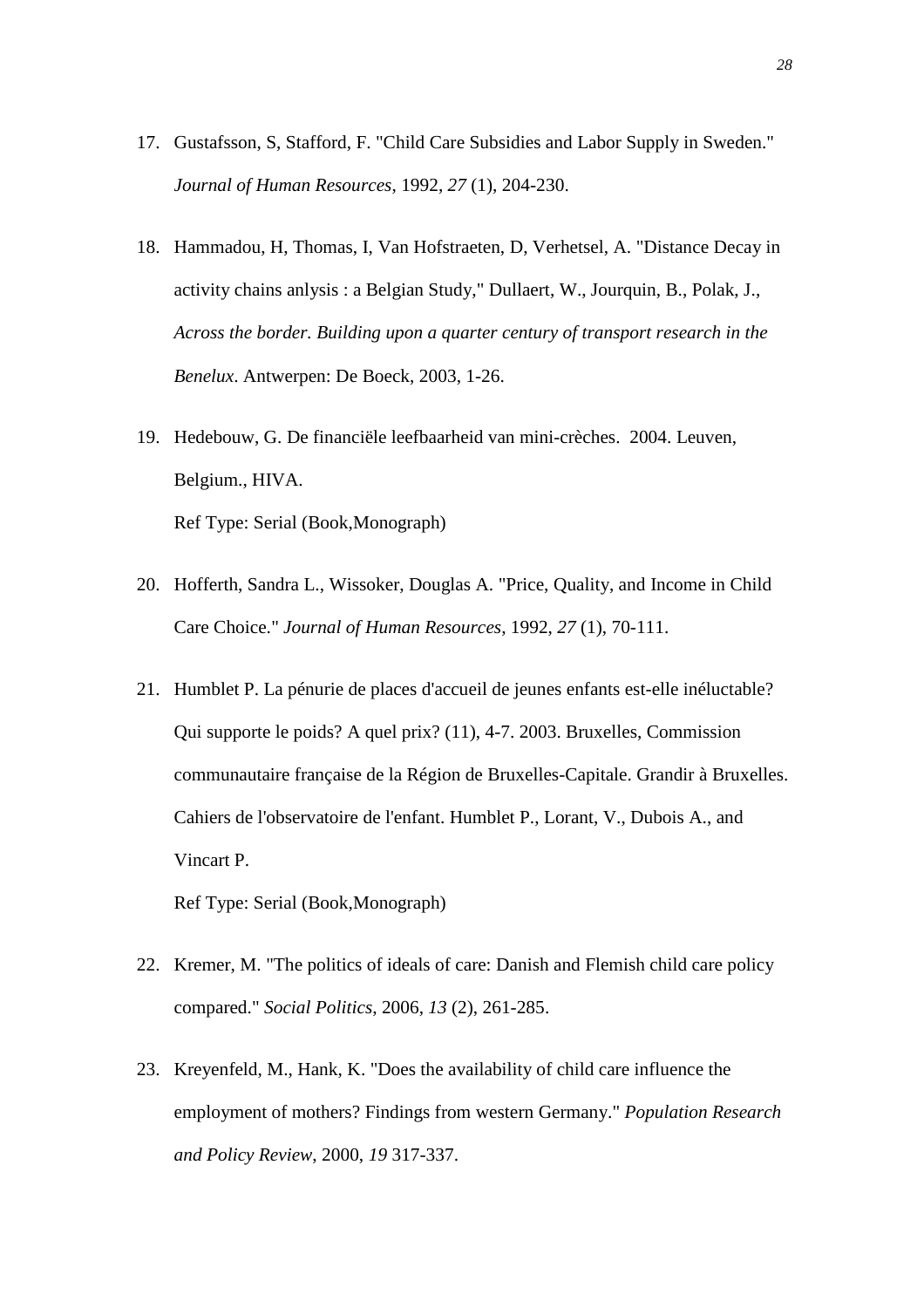- 24. Laevers, F. Early Childhood Education and Care Policy in the Flemish Community of Belgium. 2000. Ref Type: Report
- 25. Lorant, V. Les milieux d'accueil pour enfants de 0 à 3 ans : comparaison des milieux subventionnés et non subventionnés par l'ONE à Bruxelles. 1-75. 1999a. Bruxelles, Office de la Naissance et de l'Enfance. Ref Type: Report
- 26. Lorant, V. Les utilisateurs d'accueil pour enfant de 0 à 3 ans: comparaison des milieux d'accueil subventionnés et non subventionnés par l'ONE à Bruxelles. 1- 111. 1999b. Bruxelles, Commission Communautaire française. Ref Type: Report
- 27. Moss, Peter,|Pence, Alan R. *Valuing quality in early childhood services :new approaches to defining quality*. New York: Teachers College Press, 1994.
- 28. Office de la Naissance et de l'Enfance. Cadastre de l'emploi. 1-10-1998. Bruxelles, Office de la Naissance et de l'Enfance. Ref Type: Data File
- 29. Organisation de coopération et de développement économiques OCDE. *Petite enfance, grands défis. Education et structures d'accueil*. Paris: OECD, 2001.
- 30. Organisation for Economic Co-Operation and Development. *Babies and Bosses. Reconciling work and family life*. Paris: OCDE, 2003.